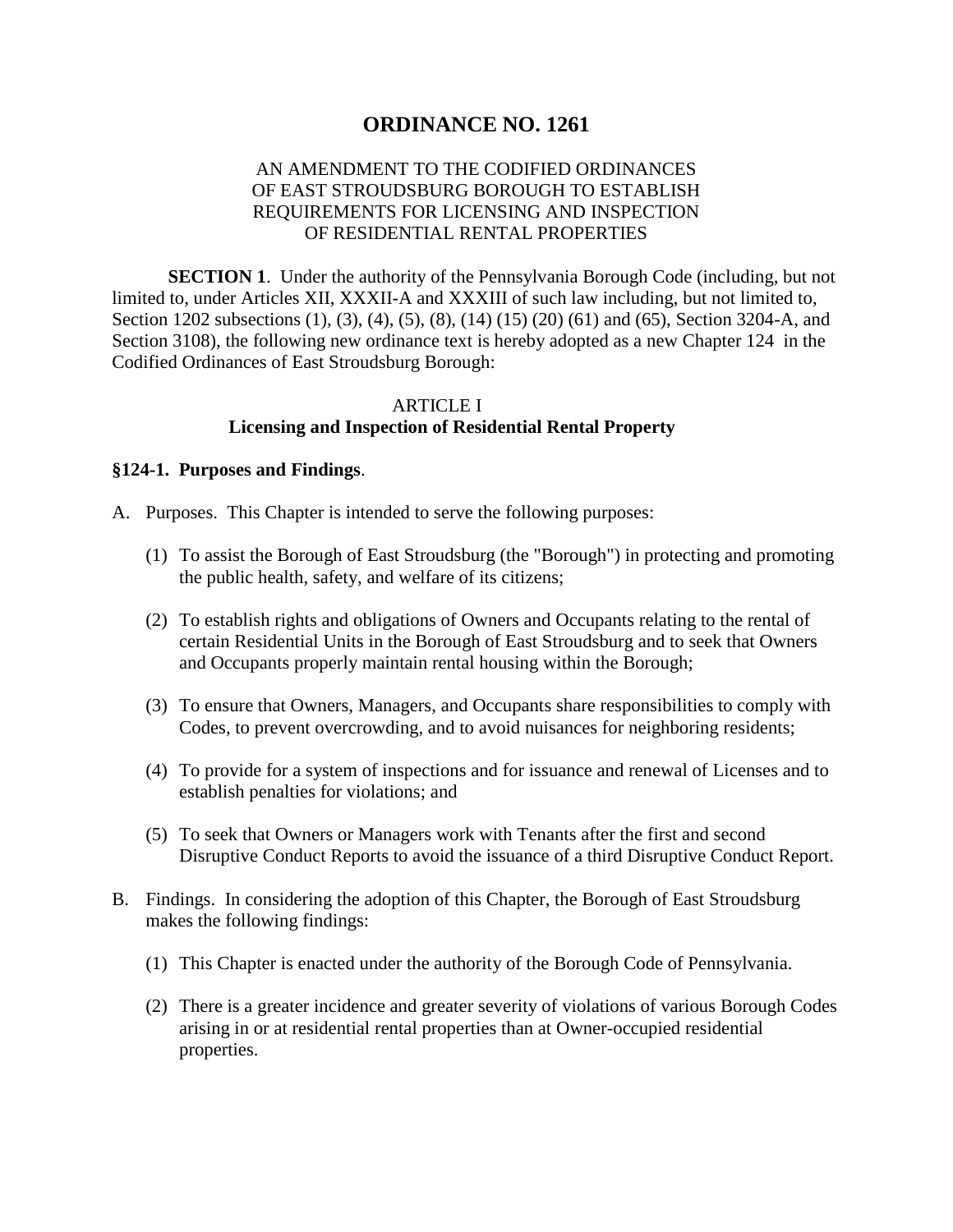- (3) There is a greater incidence of problems with the maintenance and upkeep of residential rental properties than at Owner-occupied residential properties.
- (4) There is a greater incidence of disturbances which adversely affect the peace and quiet of the neighborhood at residential rental properties than at Owner-occupied residential properties.
- (5) A systematic inspection process can avoid life-threatening problems, such as a lack of functioning smoke detectors.

# **§124-2. Definitions.**

A. As used in this Chapter, the following terms shall have the following meanings. If a term is not defined in this Chapter, but is defined in the Borough's Property Maintenance Code or Uniform Construction Codes, then that definition shall apply to this Chapter. If a term is not defined in any of those codes, but is defined elsewhere in the Borough Code, then the definition in such Chapter shall apply to this Chapter.

AGENT – See "Manager".

BUSINESS DAYS – Days in which the offices of the Borough of East Stroudsburg are open for public business.

BOROUGH -- The Borough of East Stroudsburg, Monroe County, Pennsylvania.

CODE -- Any code or ordinance enacted by or in effect within the Borough of East Stroudsburg as may be amended from time to time, including but not limited to, fitness for habitation, the construction, maintenance, operation, occupancy, use, vermin and rodent control, or public health matters of any Premises or Dwelling Unit.

CODE ENFORCEMENT OFFICER (CEO) -- The Borough-appointed Code Enforcement Officer(s) having the duty to enforce this Chapter and the Code and any assistants or deputies appointed by the Borough. At the discretion of Borough Council, an independent entity or contractor may be appointed to enforce part or all of this function under this Chapter.

COMMON AREA – It is the space contained in buildings having multiple Regulated Rental Units, which is not part of an individual Regulated Rental Unit and can be shared among Occupants of the Dwellings. Common areas shall be considered as part of the Premises for purposes of this Chapter.

DISRUPTIVE CONDUCT –An action, incident or behavior perpetrated which causes a public inconvenience, annoyance or alarm, or recklessly creating a risk thereof, by an Occupant or Guest of a Regulated Rental Unit that involves any of the following:

(1) Engaging in fighting or threatening, or in violent or tumultuous behavior;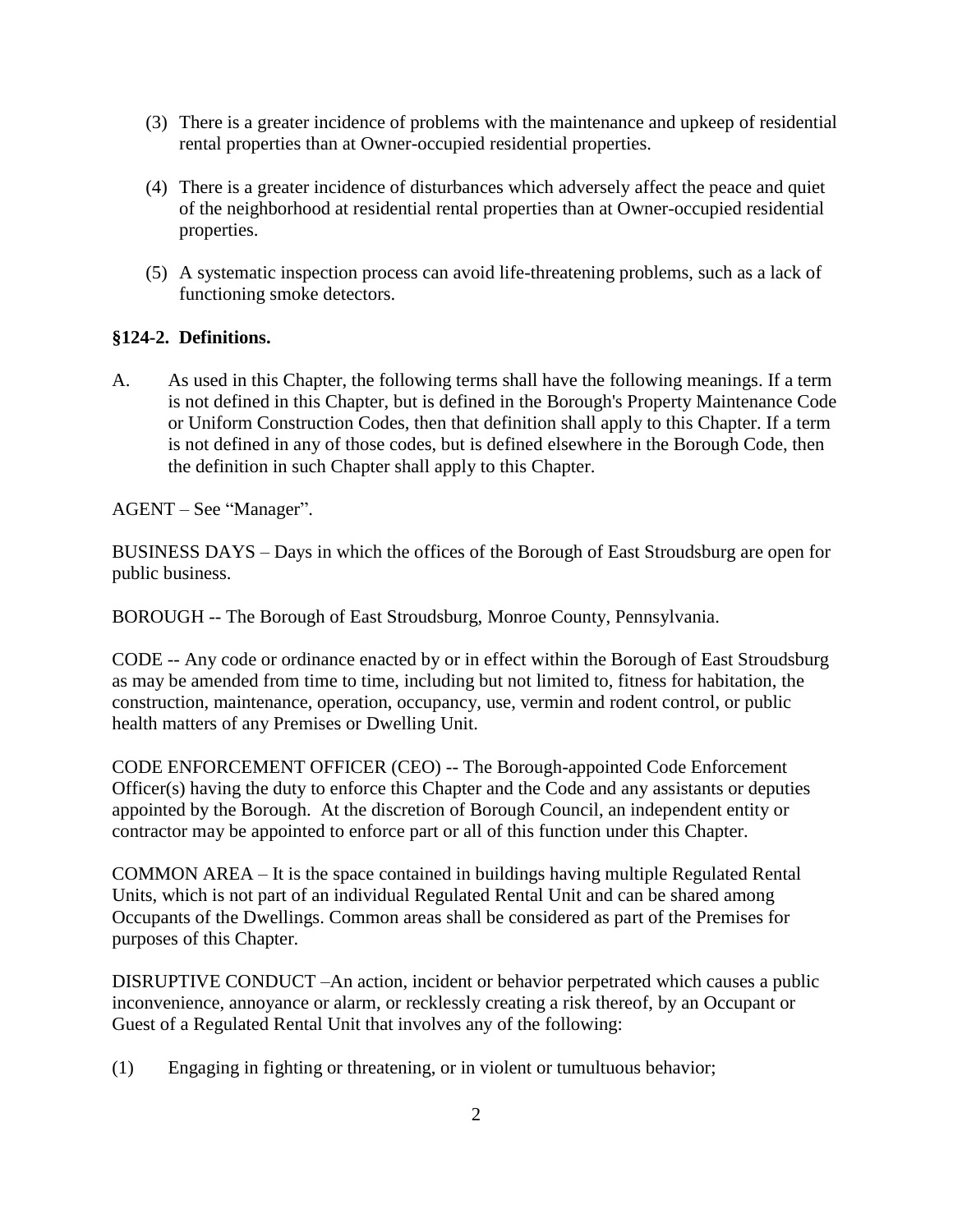- (2) Making unreasonable noise;
- (3) Using obscene language, or making an obscene gesture;
- (4) Creating a hazardous or physically offensive condition by any act which serves no legitimate purpose of the actor;
- (5) Is the subject of a criminal citation or complaint or criminal charges for any summary, misdemeanor or felony charges under the laws of Pennsylvania.
- (6) Is a violation of the East Stroudsburg Borough Code of Ordinances.

As used in this section the word "public" means affecting or likely to affect persons in a place to which the public has access; among the places included are highways, transport facilities, schools, prisons, apartment houses, places of business or amusement, any neighboring properties, or any premises which is open to the public.

DISRUPTIVE CONDUCT REPORT -- A written report of "Disruptive Conduct" that is completed by a police officer or CEO who investigated the matter, and to which notice is mailed or otherwise provided to the Owner and any Manager of the Rental Unit, pursuant to this Chapter.

DWELLING -- A building including one or more Dwelling Units.

DWELLING UNIT -- A residential living area for one "Family" (as defined in the Code) that includes living and sleeping purposes and that has its own cooking facilities and a bathroom with a toilet and a bathtub and/or shower.

FAMILY-- One or more individuals related by blood, marriage or adoption (including persons receiving formal foster care) or up to four (4) total unrelated individuals who maintain a common household and live within one dwelling unit, except as provided otherwise in the Code. For this purpose, "related" shall mean persons who are related by blood, marriage, adoption, civil union recognized by any state, or formal foster relationship to result in one of the following relationships: spouse, brother, sister, parent, child, grandparent, great-grandparent, grandchild, great-grandchild, uncle, aunt, niece, nephew, sister-in-law, brother-in-law, parent-in-law or first cousin. "Step" relationships shall also be included, such as step-mother. "Related" shall not include any relationship further than direct first cousins.

Notwithstanding the above definition, a family shall also be deemed to include any number of mentally or physically handicapped persons occupying a dwelling unit as a single, nonprofit housekeeping unit, if such occupants are handicapped persons as defined in Title VIII of the Civil Rights Act of 1968, as amended by the Fair Housing Amendments Act of 1988. Such unrelated individuals shall have the right to occupy a dwelling unit in the same manner and to the same extent as any family unit as defined above.

GUEST -- A person who is present on the premises of a Regulated Rental Unit with the actual or implied consent of an Occupant.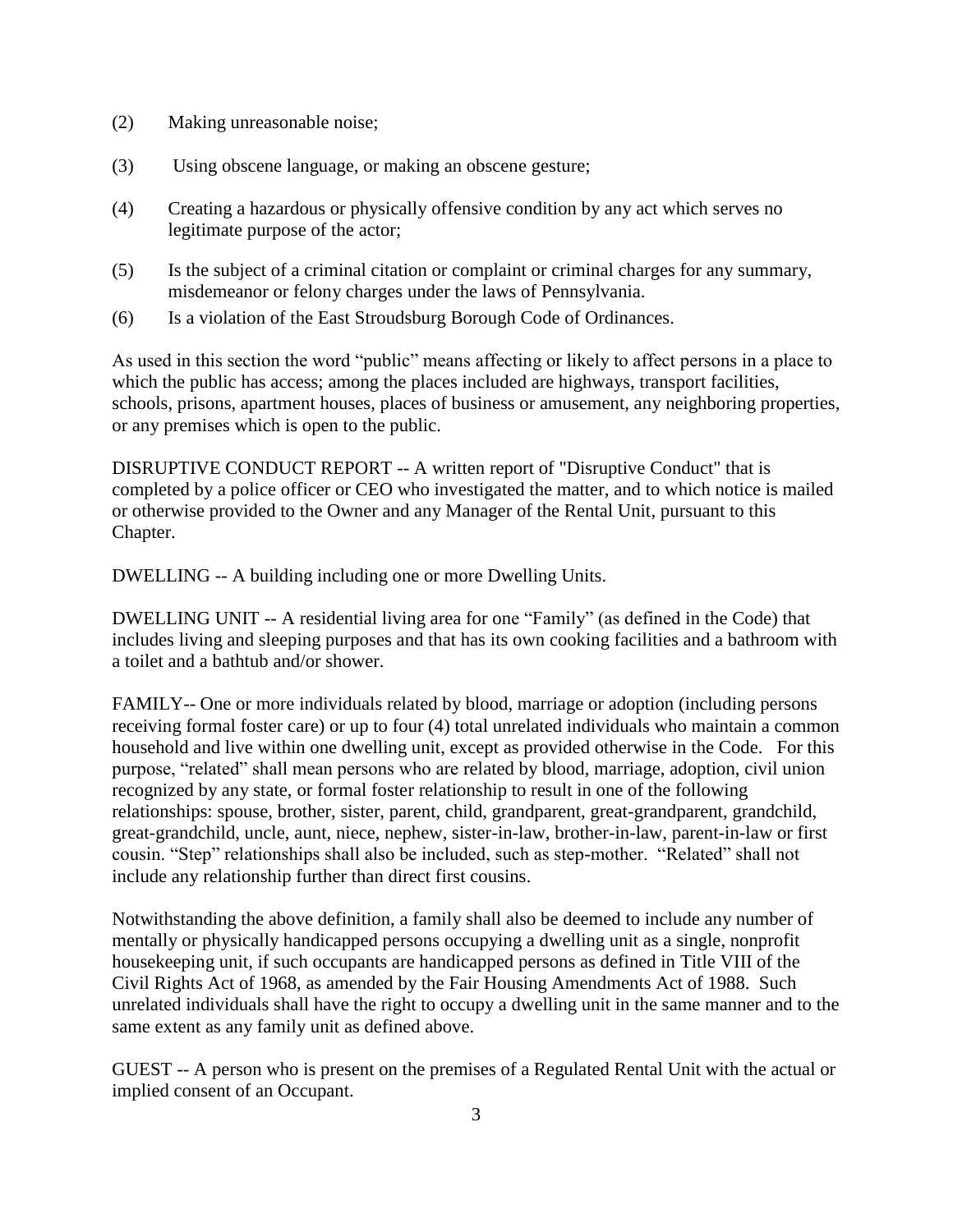LANDLORD -- This term shall have the same meaning as "Owner."

MANAGER -- An adult individual designated by the Owner of a Regulated Rental Unit under this Chapter. The Manager shall be the agent of the Owner for service of process and receiving notices or demands and to perform the obligation of the Owner under this Chapter and under rental agreements with Occupants.

OCCUPANT – See "Tenant".

OWNER – One or more Persons, jointly or severally, in whom is vested all or part of the legal title to the premises, and who has a right to transfer use and/or possession of the property to a third party or has exercised that right through lease or license. The term "Owner" shall also include, but not be limited to, a mortgage holder who is in possession of a Regulated Rental Unit.

OWNER-OCCUPIED DWELLING UNIT -- A Dwelling Unit where at least one Owner of record resides as his/her primary residence.

PERSON -- A natural Person, partnership, corporation, unincorporated association, limited partnership, trust, or any other legally existing recognized entity that is capable of Ownership.

POLICE -- Sworn law enforcement officers who have the legal ability to effectuate arrest, including, but not limited to, the Stroud Area Regional Police Department authorized to serve the Borough of East Stroudsburg, the Pennsylvania State Police, and/or the East Stroudsburg University Police.

PREMISES -- Any parcel of real property located in the Borough including Dwelling(s), Common Areas, and land and appurtenant structures, on which one or more Regulated Rental Units is located.

PMBA – Shall mean the designated Property Maintenance Board of Appeals.

REGULATED RENTAL UNIT or "UNIT" -- A Dwelling Unit that is occupied for residential purposes and that is not: a) an Owner-Occupied Dwelling Unit or b) is otherwise exempt by this Chapter from needing a Residential Rental License. A college fraternity or sorority used for residential purposes shall be considered Regulated Rental Units unless it is within a residence hall that is owned by a university within the IU Zoning District.

RENTAL AGREEMENT -- A legally enforceable agreement between Owner and Tenant/Occupant embodying the terms and conditions concerning the use and occupancy of a Regulated Rental Unit and executed by all parties subject to the agreement.

RESIDENTIAL RENTAL LICENSE -- The License issued to the Owner of Regulated Rental Units under this Chapter, which is required in order to lawfully rent and occupy Regulated Rental Units. Until a Rental Unit has been inspected and a License issued, the Residential Rental License shall be considered a residential rental registration.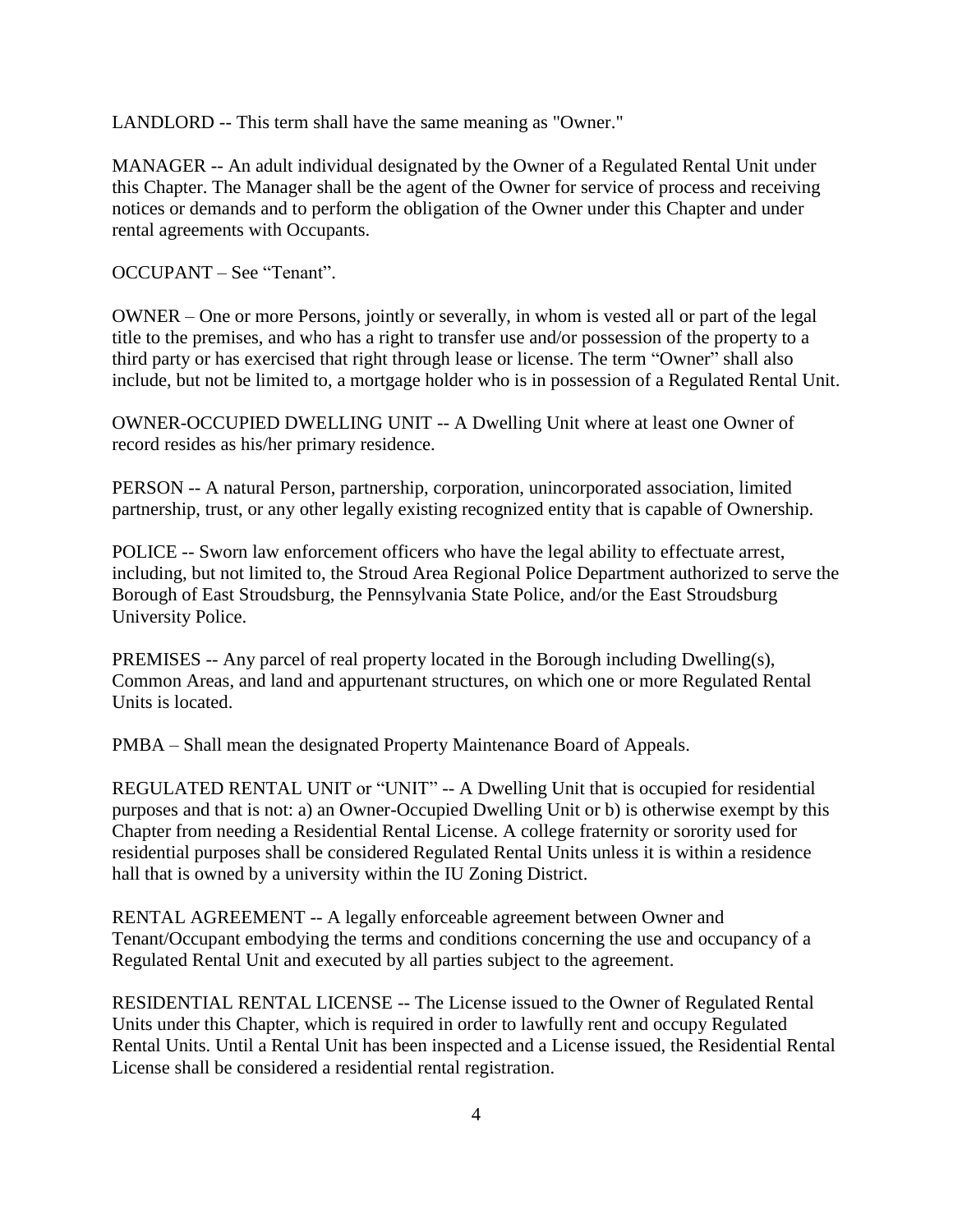ROOMING/BOARDING HOUSE -- A residential use that includes two (2) or more Rooming/Boarding House Units.

ROOMING/BOARDING HOUSE UNIT -- A unit of space assigned or leased to one or more persons for residential purposes, which does not otherwise meet the definition of Dwelling Unit and that is not within a Borough-permitted hotel or bed-and-breakfast inn.

TENANT -- An Occupant of a Regulated Rental Unit with whom a legal relationship with the Owner is established by written or oral lease, sublease or other enforceable possessory right under the laws of the Commonwealth of Pennsylvania.

UNRELATED PERSONS -- Persons who are not related to each other, as provided in the definition of "Family" in this Chapter.

# **§124-3. Owner's Duties.**

- A. General.
	- (1) It shall be the duty of every Owner to keep and maintain all owned Regulated Rental Units in compliance with the Code, and to ensure the Premises is maintained in good and safe condition. The Owner shall allow and assist the CEO in the performance of inspections authorized under the Borough.
	- (2) As provided for in this Chapter, every Owner shall be responsible for regulating the proper and lawful use and maintenance of every Dwelling and each Regulated Rental Unit which he/she or it owns. Every Owner shall be responsible to include in and enforce provisions to their Rental Agreements which assist in minimizing Disruptive Conduct by Occupants of the Regulated Rental Units. Each Owner shall be responsible to include provisions in a Rental Agreement which requires Occupants to comply with this Ordinance.
	- (3) A Residential Rental License is required by this Chapter for each Regulated Rental Unit. If a valid License has not been issued, or the License has been revoked, then the Regulated Rental Unit shall not be rented for residential use. If a Regulated Rental Unit is rented for residential use without a valid Residential Rental License, such action shall be a violation of this Chapter.
	- (4) This Section shall not be construed to diminish or relieve in any way the responsibility of Occupants, Tenants, or their guests for their conduct or activity. This Ordinance shall not be construed as an assignment, transfer or projection onto any Owner of any liability in addition to that which exists independent of this Ordinance under civil or criminal law for Tenants or Guests conduct or activity.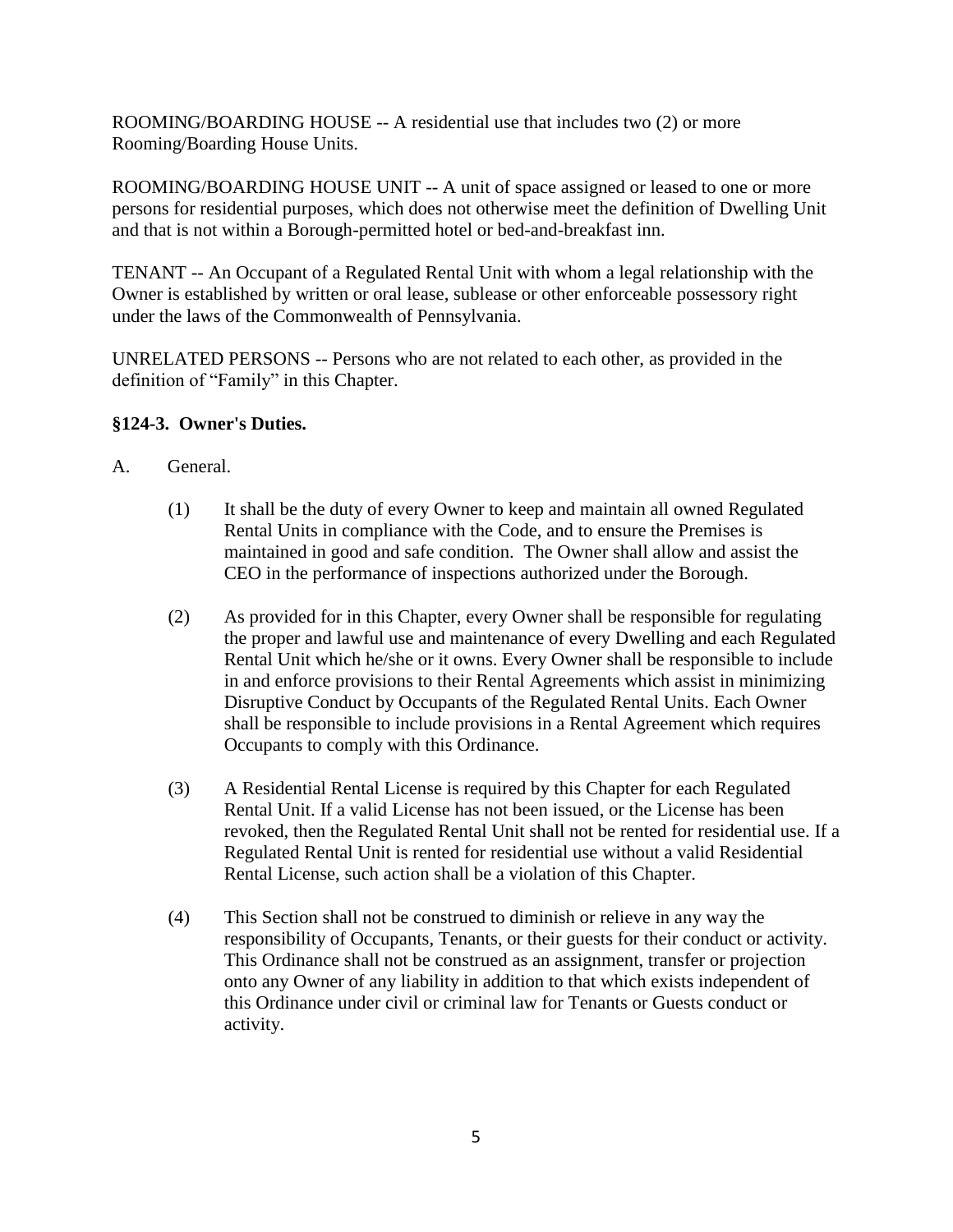- (5) This Chapter is not intended, nor shall its effect be, to limit any other enforcement remedies at law or equity including injunctive relief which may be available to the Borough against an Owner, Occupant, Tenant, or Guest thereof.
- (6) The Owner may designate an Agent or a Manager to assist Owner in meeting Owner's duties and obligations as set forth in this Chapter. It shall not be a defense for failure to comply with this Chapter based on Owner's designation of a Manager or Agent.
- (7) The Owner, Designated Owner's Agent or Manager may be required to accompany the CEO in scheduled inspections at the property conducted under this Chapter.
- (8) A Regulated Rental Unit shall be occupied to a density that is in conformance with the Borough Zoning Ordinance. A Regulated Rental Unit shall also comply with the occupancy limits of other Borough codes.
- B. Designation of Manager.
	- (1) If the Owner is not a full-time resident of the Borough of East Stroudsburg or does not live or have a primary physical work address (beyond a post office box) within a twenty (20) mile radius of the Borough of East Stroudsburg, and within the Commonwealth of Pennsylvania, then the Owner shall designate a Person to serve as Manager who does reside or have a primary physical work headquarters (beyond a post office box) within a twenty (20) mile radius of the Borough of East Stroudsburg. If the Owner is a corporation, partnership or similar entity, a Manager shall be appointed meeting the above requirements.
	- (2) The legal name, mailing address, e-mail address, daytime physical address (not a post office box), and daytime and evening telephone number(s) of a Person who is designated as the Manager shall be provided in writing by the Owner to the Borough, and such information shall be kept current and updated within five (5) business days after it changes. Such information shall also be provided and updated to each Tenant within the same time frame.
	- (3) The Manager shall be authorized to accept service of process of legal notices and complaints on behalf of the Owner for matters relating to the Regulated Rental Unit, in addition to any other Person the Owner designates, to accept service of process.
	- (4) If an Owner designates a Manager, then the Borough may, as a convenience but not as a requirement, provide copies of notices of service of process to Owner via first-class mail at the last address provided to the Borough in writing by the Owner.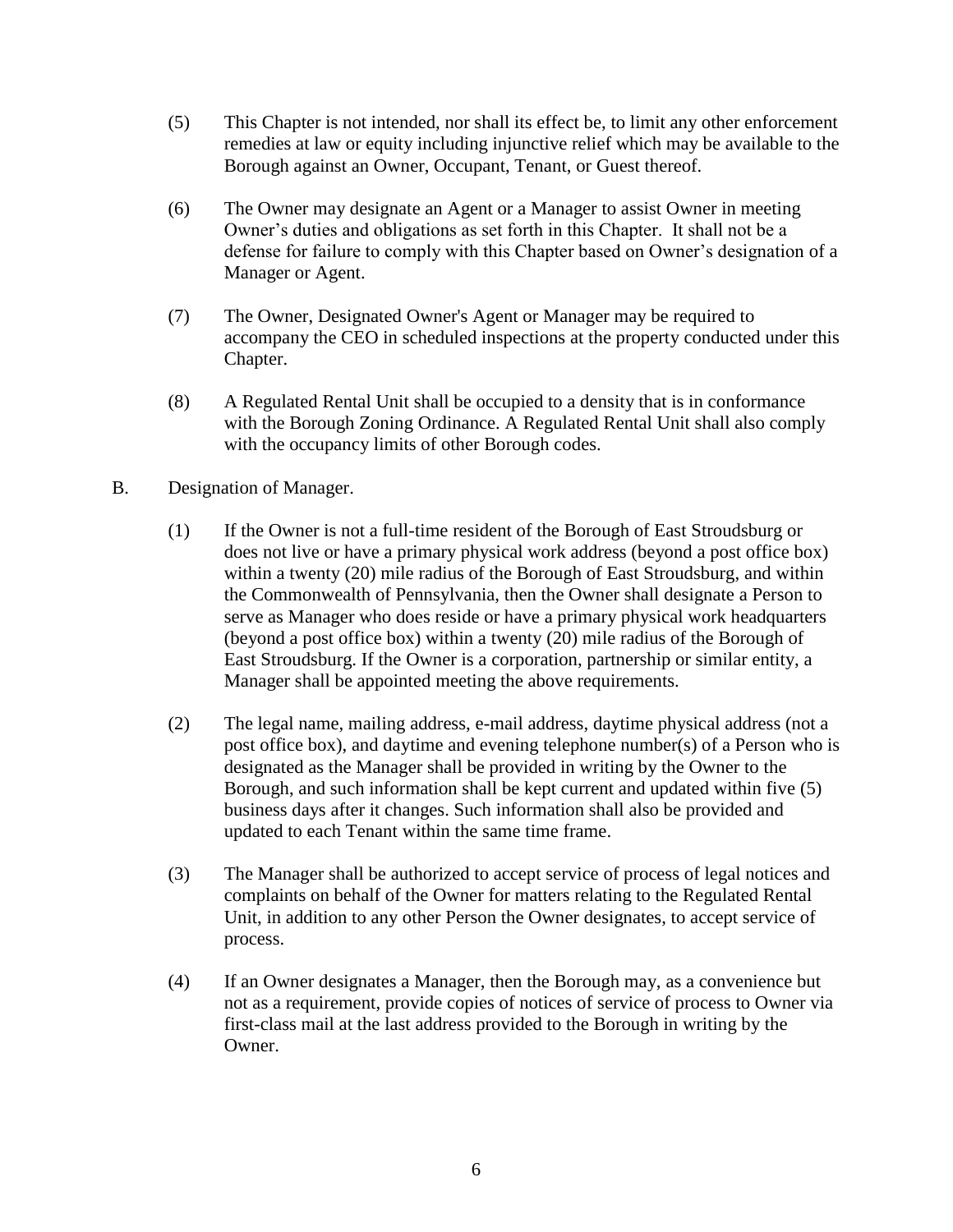- (5) The Manager shall have authority to act on behalf of the Owner to correct Code violations, maintain the Premises, respond to Tenants complaints and emergency situations and evict Tenants when necessary.
- C. Disclosure. The Owner or Manager shall provide to each prospective tenant, in writing, on or before the commencement of the tenancy: the name, address and telephone number of the Manager or the name, address and telephone number of the Owner of the premises if a Manager is not required to be designated. The Residential Rental Unit License shall also be readily available on the Premises. The information must be currently maintained as set forth herein.
- D. Maintenance of Premises.
	- (1) The Owner shall maintain the Premises in compliance with Code, and shall regularly perform or cause to be performed all routine maintenance, including lawn mowing and ice and snow removal, and shall promptly make any and all repairs necessary to fulfill this obligation.
	- (2) The existence of an agreement between Owner and Tenant to make repairs to a Dwelling or Regulated Rental Unit in lieu of rent shall not relieve an Owner of any responsibility under the Code for proper repair and maintenance the Premises.
- E. Rental Agreement.
	- (1) All Occupants of a Regulated Rental Unit shall be provided with and execute a written Rental Agreement establishing the terms of their tenancy. Each Rental Agreement shall contain an Addendum to Residential Rental Agreement in a form approved by the Borough, which shall be executed by the parties and provided to the Borough prior to the commencement of tenancy. The Addendum to Residential Rental Agreement may be revised by resolution of Borough Council.
	- (2) The Owner and Occupant shall not include text in a rental agreement that is contrary to the provisions of this Chapter and shall insert such provisions as necessary to facilitate enforcement of the provisions herein, such as grounds for eviction based on violations of the Disruptive Conduct provisions. Nothing herein, however, is to be construed as to limit the Owner's ability to insert more stringent provisions in establishing the contract with the tenant.
	- (3) Rental agreements for Regulated Rental Units shall be consistent with the provisions of the Pennsylvania Landlord-Tenant Act, and shall incorporate Section 250.505-A of such Act which addresses illegal sale, manufacture or distribution of controlled substances by Tenants.
- F. Common Areas. The Owner of a Regulated Rental Unit shall ensure that the Premises are maintained in compliance with the Code.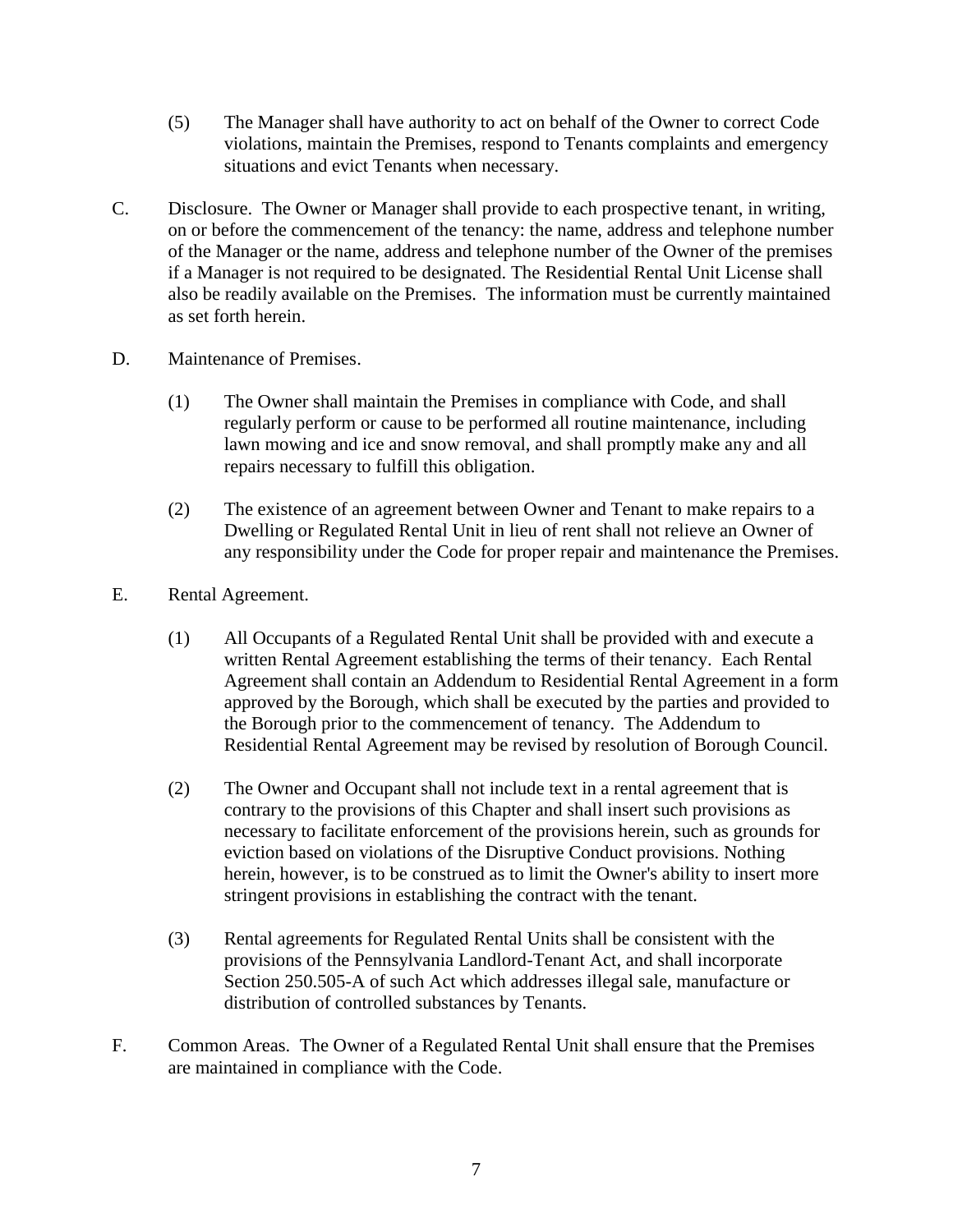- G. Notice and Eviction. The CEO shall serve a copy of each Disruptive Conduct Report to the Owner or the Manager, of the cited Regulated Rental Unit by certified mail return receipt requested or personal service. A copy of said report may be provided to Owner via first-class mail at the last address provided to the Borough in writing by the Owner, when a Manager is designated. Such communication shall also state that the Disruptive Conduct Report may be appealed, and shall describe the consequences of a third Disruptive Conduct Report. After three incidents are determined to be "Disruptive Conduct," as set forth in the definition in §124-2, on a property with a Regulated Rental Unit during any period of twenty-four (24) consecutive months, the CEO or designee shall provide written notice to the Owner and/or Manager of the Tenant eviction requirements under this Chapter (Notice to Evict). The Occupants of the cited Regulated Rental Unit shall be served a copy of the Disruptive Conduct Report via certified mail return receipt requested or personal service.
	- (1) Upon receipt of Notice of Eviction indicating that there were three (3) Disruptive Conduct Reports issued against a Regulated Rental Unit during a period of twenty-four (24) consecutive months; the Owner is required within forty-five (45) days to file action for possession against the Tenant. This action shall involve eviction proceedings against the Occupant(s) who were in possession at the time of the incident leading to the third Disruptive Conduct Report occurred, by providing notice to vacate, and proceeding to file and prosecute an action for possession against the Tenant. An Owner shall give notice to any new Occupants of any previous Disruptive Conduct Reports pending against the Regulated Rental Unit.
	- (2) In the event that three (3) or more Disruptive Conduct Reports occur within a rolling twenty-four (24) month consecutive period and the Occupant(s) who occupied the Regulated Rental Unit at the time of the last Disruptive Conduct Report have vacated or been evicted, then Owner shall be required to institute another eviction proceeding against the new Tenant(s) upon the issuance of any subsequent Disruptive Conduct Report. This requirement shall continue until such time as the Premises has been free of any Disruptive Conduct Reports for a period of twelve (12) consecutive months. At that time the number of incidents of Disruptive Conduct shall be reset to three (3) within twenty-four (24) consecutive months.
	- (3) If any of the three (3) cited incidents of Disruptive Conduct involves unresolved criminal charges, the institution of eviction proceedings shall not be delayed until resolution of criminal charges if both Owner and the Occupant were given written notice of the Disruptive Conduct Report as well as written notice of an opportunity to appeal the Report to the PMBA as set forth herein or if an appeal is taken, after the matter was determined by the PMBA.
	- (4) The Owner shall thereafter prosecute the eviction until thirty (30) days after a final unappealable decision. Once an eviction is ordered, those Occupant(s) shall not be permitted to occupy any unit pursuant to §124-3.G.(7) herein. This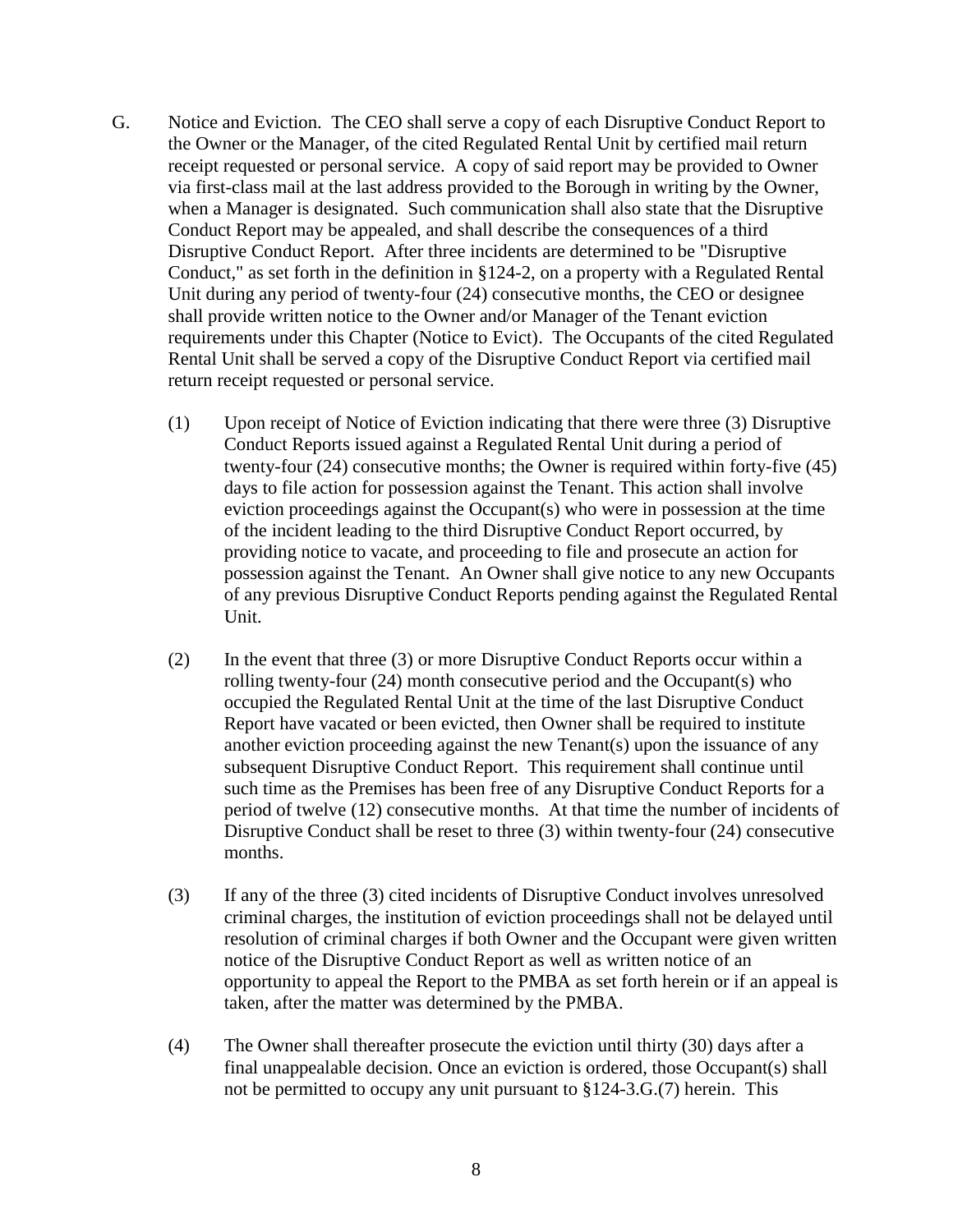Chapter shall be read in concert and not in conflict with procedures required for eviction under the State Landlord-Tenant Act.

- (5) Failure of an Owner or Manager to comply with a Notice to Evict shall result in a written notice of violation of this Chapter and that the Regulated Rental License for the Regulated Rental Unit has been suspended.
- (6) This Chapter shall not limit the ability of an Owner to evict Tenants in compliance with state law for reasons other than violations of this Chapter.
- (7) An Owner will not be held in violation for failure to evict under this Section in the event of the following:
	- (a) Despite a good faith effort to prosecute at the Magisterial District Judge level, the Magisterial District Judge rules in Tenant's favor during the eviction process; or
	- (b) Despite good faith efforts to prosecute an eviction action, legal action has resulted in a stay or an unappealable reversal of an eviction order.
- (8) The CEO shall maintain a list of Occupants who were ordered to be evicted along with the addresses for each Dwelling and Dwelling unit affected. Once an eviction is ordered, those Occupant(s) shall not, for a minimum period of two (2) years, be permitted to occupy any Dwelling Unit or Rooming House Unit that is owned by the same Owner within the Borough of East Stroudsburg.
- (9) In the event that an Occupant or Guest has become the subject of a protection from abuse order or similar order that prohibits that individual from living in or visiting a Regulated Rental Unit of a Tenant (including the spouse of a Tenant), then an action of Disruptive Conduct by the person who is the subject of such order will not count within the maximum of three (3) Disruptive Conducts. This exception only applies if the remaining Tenant does not allow such individual to reoccupy or regularly visit the Premises during the pendency of the protective order.
- H. Code Violations. Upon receiving notice of any Code violations from the CEO, the Owner shall take necessary action, or cause such action to be taken, to eliminate the violation within the time limit provided on the notice or citation. In case the Owner of the Premises shall neglect, fail, or refuse to comply with any Code notice from the Borough to correct a violation, the Borough may cause the violation to be corrected by invoking such remedies available under the Code. A Code violation may be the basis for a Disruptive Conduct Report or a suspension of the Regulated Rental License.
- I. Inspections. The Owner or Manager shall allow and schedule inspections by a CEO of the Premises during Borough business hours, after a minimum of five (5) calendar days' notice have been provided to the Owner or Manager. The Owner or Manager shall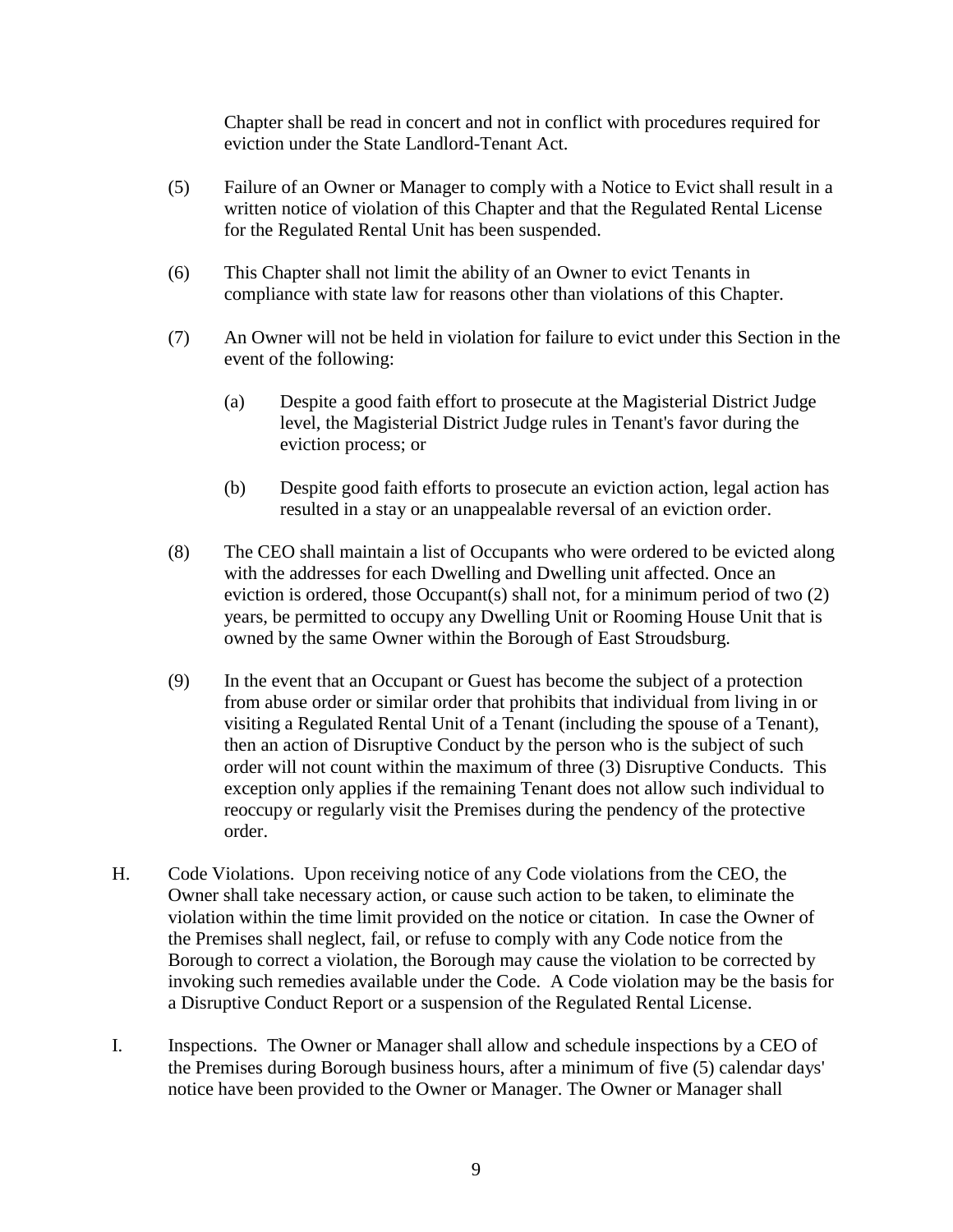provide a minimum of three (3) calendar days' advance notice to at least one (1) Adult Occupant of each Regulated Rental Unit of the time and date of the inspection. These advance notice requirements shall not apply under the following circumstances: 1) when the CEO has reason to believe that an imminent threat to public health and safety may exist; 2) if the CEO is invited on the Premises by an Occupant; and/or 3) where the CEO has obtained an administrative search warrant.

# **§124–4. Occupant's Duties.**

- A. General.
	- (1) The Occupant shall comply with all obligations imposed upon Occupants and Guests by this Chapter, the Code, and federal and state laws.
	- (2) A Regulated Rental Unit shall be occupied to a density that is in conformance with the Borough Zoning Ordinance. The occupancy of a Regulated Residential Unit shall always comply with the occupancy limits of the Code. All Occupants of a Regulated Residential Unit shall be subject to violation of this provision if they are found to be in violation of density or occupancy requirements found elsewhere in the Code.
	- (3) The Occupant shall allow regularly scheduled inspections of a Regulated Rental Unit (see Section 124-4.E.).
	- (4) Maintain correct Occupant contact information with Owner or Manager (see  $§124-5.A.(5)(a).$
- B. Health Regulations. Occupants shall collect and dispose of all rubbish, garbage, and other waste in a clean and sanitary manner, and comply with Borough solid waste and recycling regulations. Occupants shall not allow non-occupants to dispose of garbage on the property.
- C. Illegal Activities. Occupants shall not engage in, tolerate, or permit guests on the Premises to engage in, any conduct declared illegal under any federal, state, or local criminal statute or ordinance, including the Pennsylvania Crimes Code (18 Pa.C.S.A.§101, *et seq.*) or the Liquor Code (47 P.S.§1-101, *et seq.*), or the illegal sale or distribution of controlled substances under the Controlled Substance, Drug, Device and Cosmetic Act (35 P.S.§ 780-101, *et seq.*), or their successor laws.
- D. Disruptive Conduct. (See definition in §124-2.)
	- (1) Occupants shall not themselves engage or participate in, tolerate or permit Guests in the Regulated Rental Unit or on the Premises to engage in Disruptive Conduct or other violations of this Chapter.
	- (2) If a citation or criminal complaint is issued based on activity conducted at a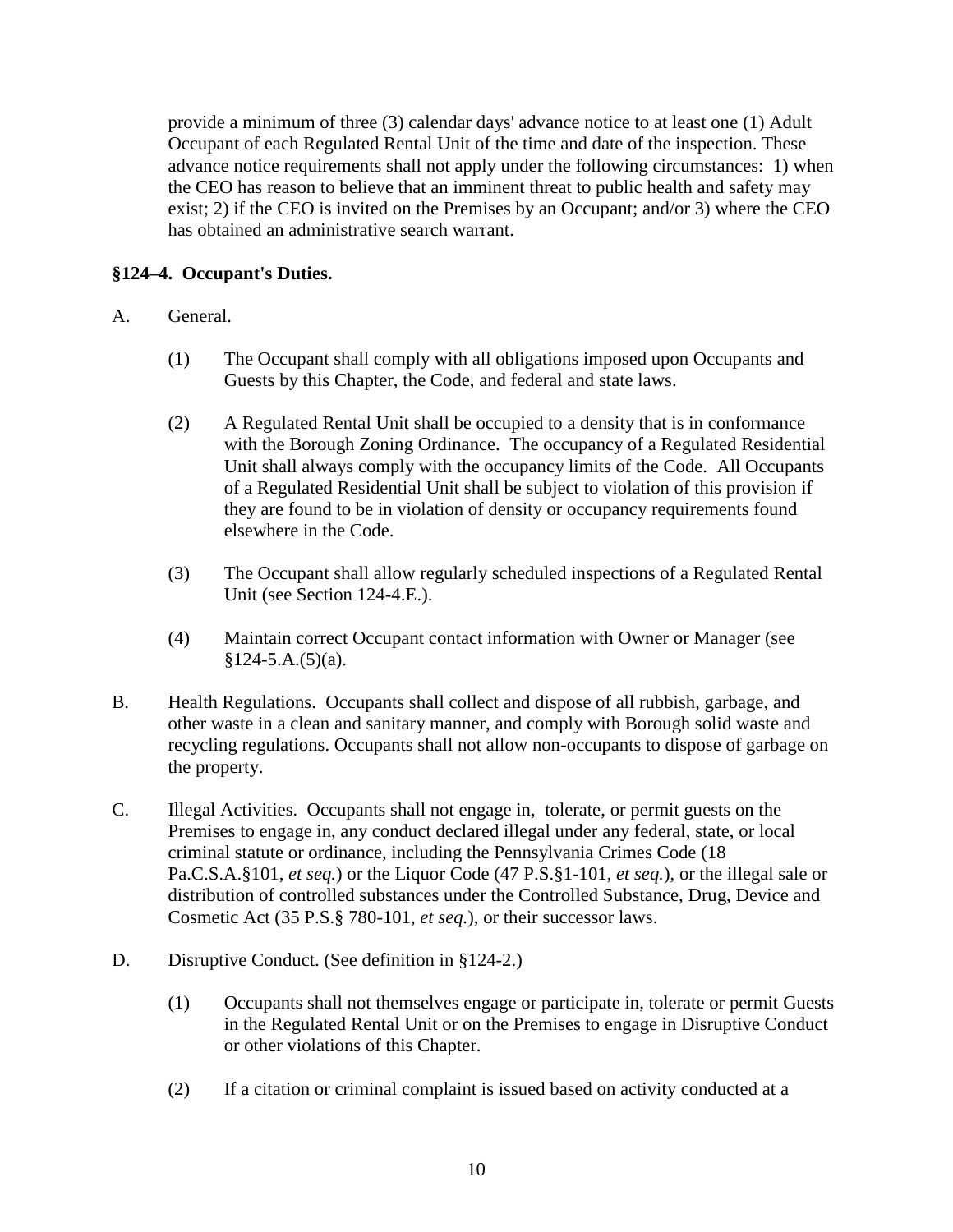Regulated Rental Unit or Dwelling where such Unit is located, such citation or complaint shall automatically be deemed a basis for the issuance of a Disruptive Conduct report. The citation or complaint shall be forwarded by the CEO along with notice of the Disruptive Conduct.

- (3) Disruptive Conduct reports may be issued for conduct which constitutes a violation of this Chapter, regardless of whether criminal charges are filed.
- E. Inspection of Premises. Occupants shall permit inspections by a CEO of the Premises during Borough business hours, after receiving notice from the Owner, Manager or the Borough. See also § 124-3 and § 124-5. An Occupant may also invite a CEO into their Unit at any time. Failure of an Occupant to allow and coordinate required inspections shall be a violation of the Ordinance.

# **§124-5. Registrations, Licenses, and Inspections.**

- A. License Requirement.
	- (1) A Residential Rental License shall be required for all Regulated Rental Units. By August 1 of each year, the Owner or his duly authorized Agent shall be required to obtain a Residential Rental Unit License for each Regulated Rental Unit. A Rooming House only requires a single License for all units within the Rooming House building.
		- (a) A Residential Rental License shall not be issued or renewed until:
			- [1] All overdue real estate taxes, water, sewage and garbage/rubbish collection fees that are owed to the Borough of East Stroudsburg or its authorities or assignees or lessees have been paid in full for all properties owned, in whole or in part, by Applicant in the Borough; and
			- [2] The Owner has designated and provided information concerning a Manager or Designated Agent, when applicable; and
			- [3] The Owner or Manager has provided a written list containing the information required in §124-5. A.(5)(a) to the CEO of Occupants age eighteen (18) or older, in reach Regulated Rental Unit, which shall be updated as required by this Chapter.
			- [4] A Residential Rental License shall not be issued or renewed if the Owner has not paid any fines and costs arising from enforcement of this Chapter or any Codes of the Borough of East Stroudsburg relating to zoning and/or Code enforcement or if any licensing fees under this Chapter are past due to the Borough.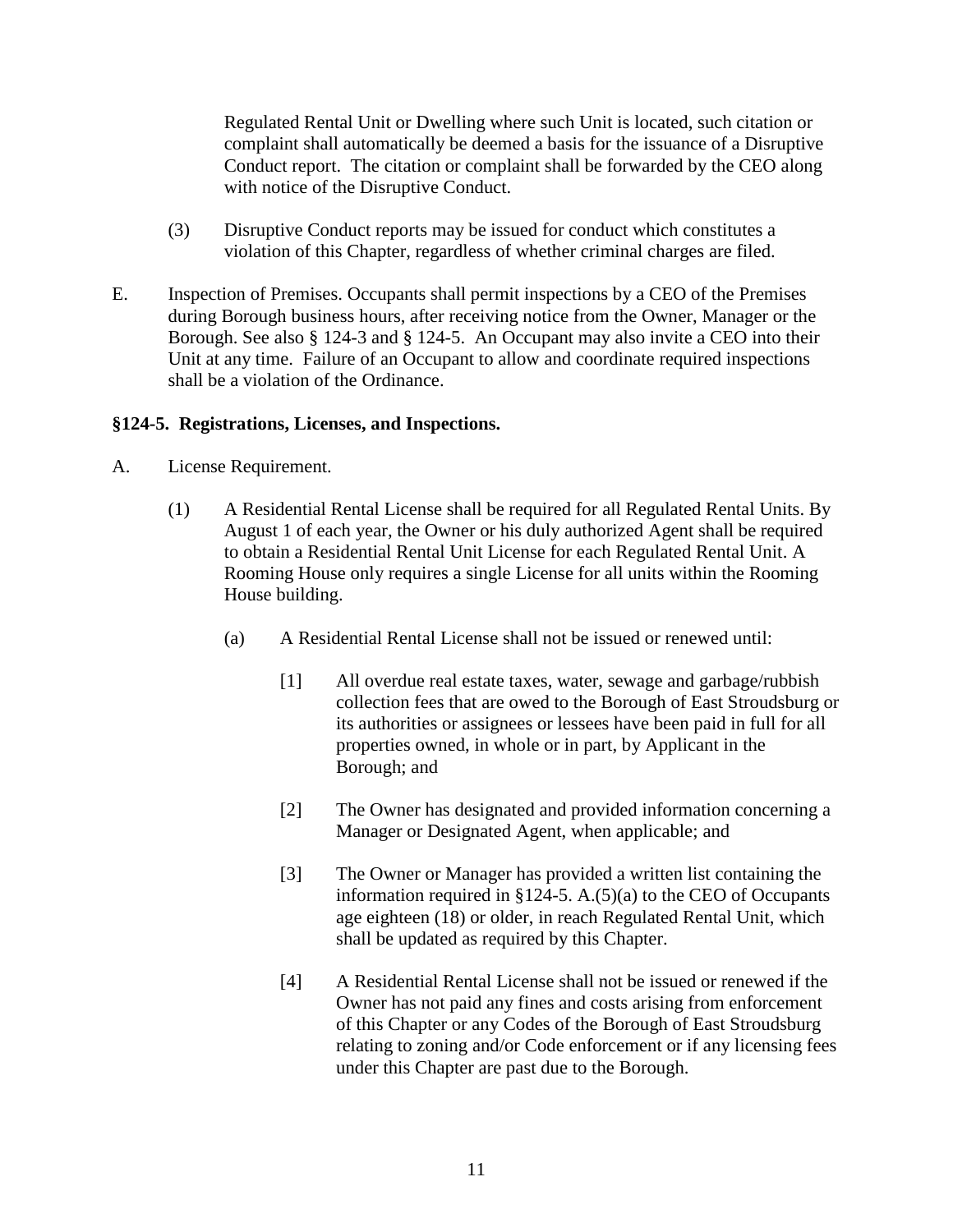- [5] A CEO shall delay or deny the renewal of a Residential Rental License if there are outstanding violations of the Code for that Regulated Rental Unit at the time of renewal which are not corrected and/or for violations of  $\S 124-5(A)(1)(a)$ .
- (2) The following shall not be considered Regulated Rental Units for the purposes of this Chapter:
	- (a) Owner-occupied Dwelling Units.
	- (b) Hotels and motels used for short term (less than two (2) weeks) transient visitors to the area.
	- (c) Hospitals and state-licensed nursing homes and personal care homes.
	- (d) Bed-and-breakfast homes as defined in the Borough's Zoning Ordinance.
	- (e) On-campus dormitories and residence halls owned by an accredited college or university, or located on land owned by such college or university and operated through a lease arrangement to an affiliated entity that are located within the IU zoning district on lots of more than 20,000 square feet. This subsection (f) applies to housing for occupancy by college students attending college on at least a half-time basis and/or college staff.
- (3) Housing Authority. Dwelling Units that are owned by the Monroe County Housing Authority, or its successor entity, shall be exempt from the requirements of this Chapter for a regularly scheduled Borough inspection if the CEO annually certifies that the Housing Authority's inspection program is sufficient for serving the purposes of this Chapter. Dwellings owned by the Housing Authority shall be required to comply with requirements of this Chapter concerning evictions, Disruptive Conduct reports, and/or other provisions of this Chapter, unless such provision is specifically preempted by federal law. Units that are subsidized but not owned by the Housing Authority (such as Section 8 Program Housing) are not exempt from this Chapter.
- (4) The application for a License of each Regulated Rental Unit shall be executed on a form provided by the Borough. The filing of a complete application shall satisfy Tenant registration requirements subject to  $$124-5$  A.(1)(a)[3], and A.(5).
- (5) The Owner or Manager shall:
	- (a) Maintain a current list of all occupants age eighteen (18) or older in each Regulated Rental Unit, which shall include their name, e-mail address, address and telephone number;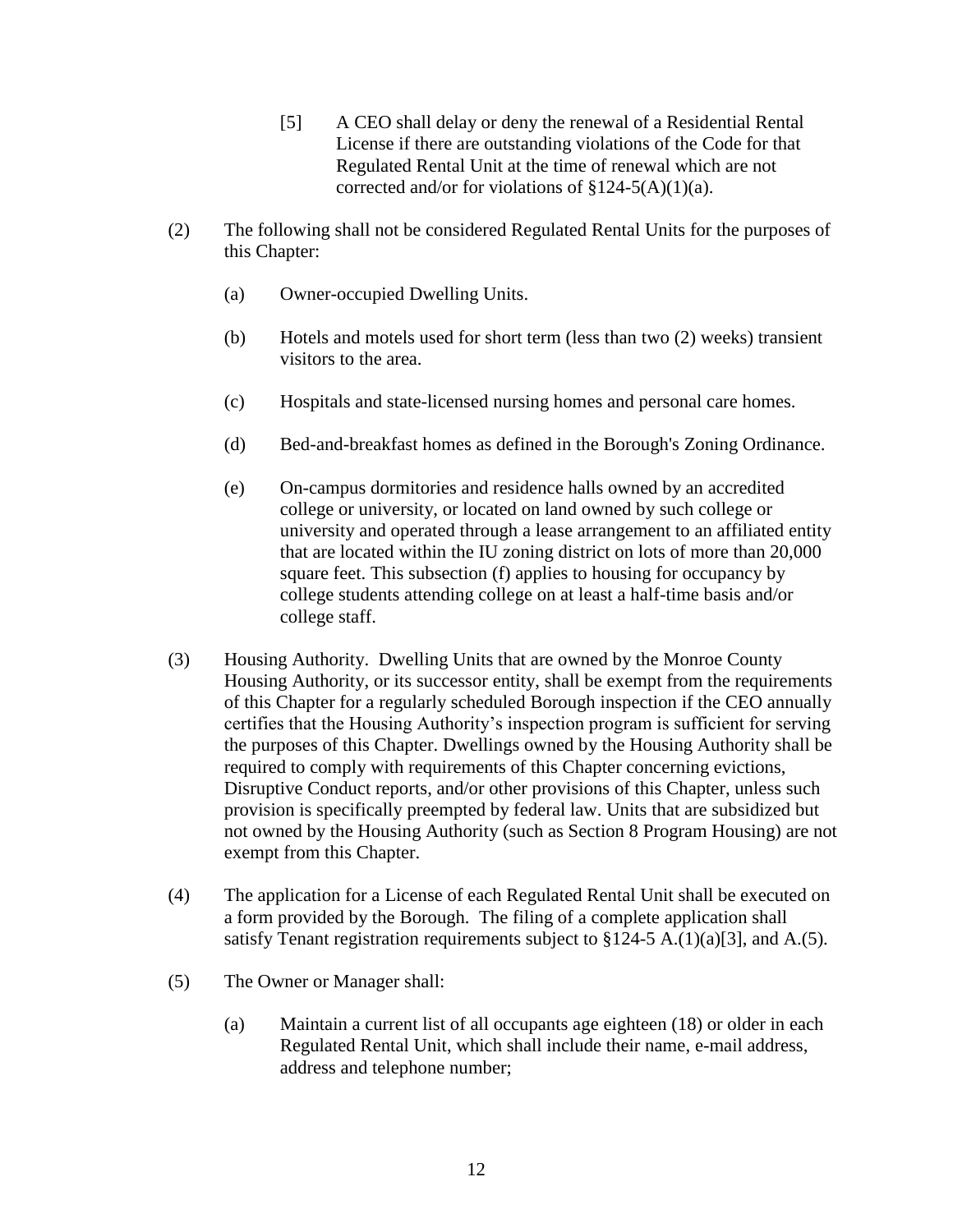- (b) Furnish such list to the Borough annually, in writing, with housing license/registration renewal of each year; and
- (c) Notify the Borough, in writing, of all changes in the number, names, or Occupant contact information of all Occupants age eighteen (18) or older within ten  $(10)$  days after a change.
- (d) Provide the executed Addendum to Lease.
- B. Registrations, Licenses, and Fees.
	- (1) Each Regulated Rental Unit shall be licensed for a term of one (1) annual, calendar year. Each licensed Regulated Rental Unit shall be subject to a minimum of one (1) inspection every two (2) years, based upon a schedule established by the CEO, except as provided below. The CEO shall establish two (2) geographic areas and use same to establish a schedule wherein each Regulated Rental Unit within a specific geographic area will be inspected a minimum of once every two (2) years.
		- (a) If the property is cited for two (2) or more Violations of Borough Codes within the previous two (2) calendar years, then the Borough shall require an inspection every year until such time as the property cited is violation free for a period of two (2) years.
		- (b) The Borough is not obligated to complete all inspections within the time frame set forth herein. The Borough may instead inspect the unit at any time, as set forth herein.
		- (c) This Chapter shall not prevent the Borough from requiring additional inspections of a Dwelling where the Borough has a reasonable suspicion that violations may be present, which may be based upon written complaints (which may include paper or electronic) of tenants, fire personnel, police, and/or neighbors.
		- (d) A Resale Inspection or Certificate of Occupancy does not relieve the obligation of obtaining a Regulated Rental Unit inspection.
		- (e) At any time, an Occupant may request an inspection by the CEO.
	- (2) For each Regulated Rental Unit, an applicant shall pay to the Borough an annual license fee.
		- (a) The annual fee for a Regulated Rental Unit License shall be set by Resolution of Borough Council. The fee for a calendar year shall be paid by August 1 of the calendar year for which the License is requested. If the annual fee is not paid by August 1, a penalty with an additional cost as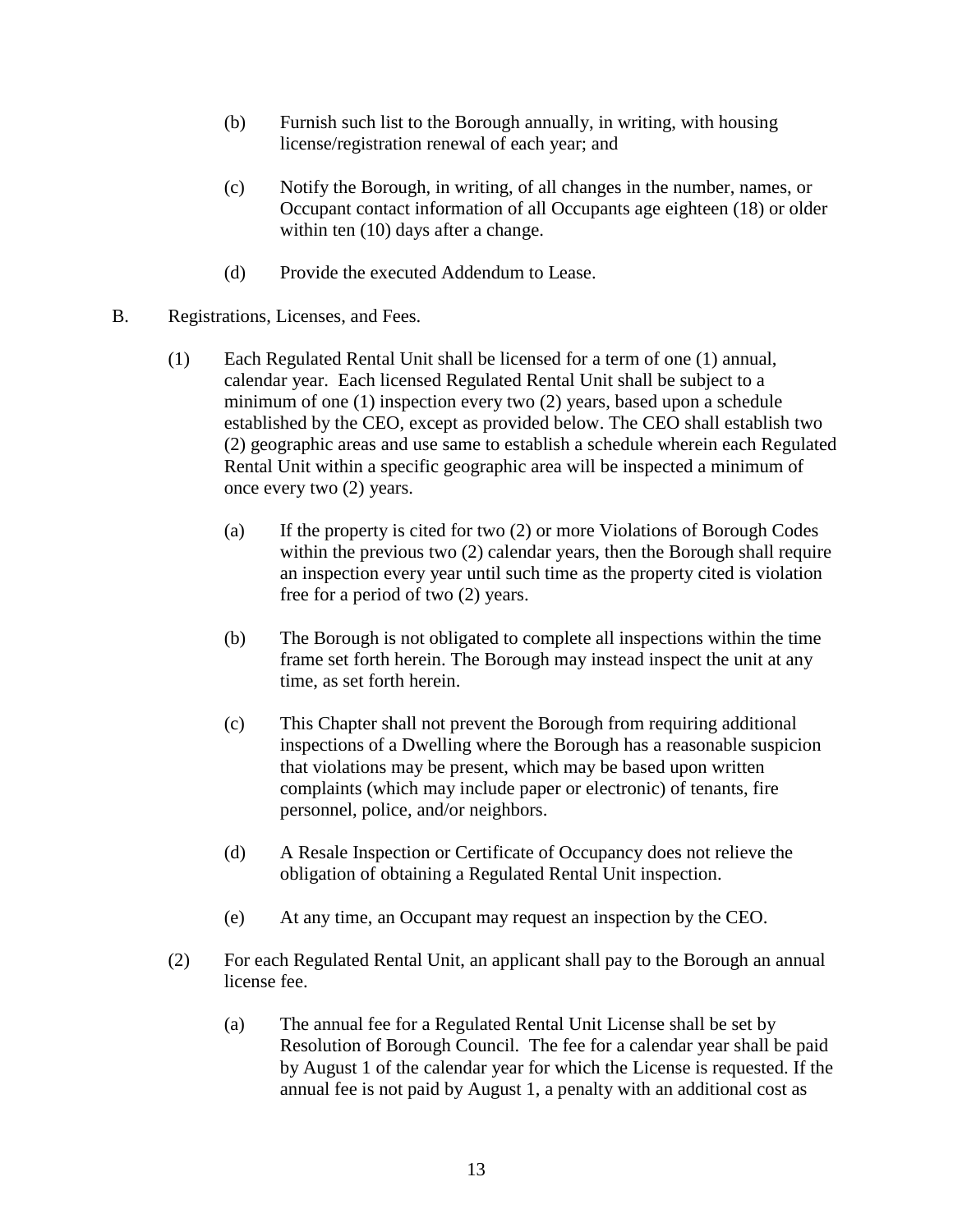provided for by Resolution of Borough Council shall apply. An application for a Residential Rental Unit License must be received by the Borough no later than August 1of each year. The license fee is intended to cover the Borough's actual costs for administering the program and for inspections as set forth below and related expenses. An application shall not be considered complete and a License issued, until the required fee(s) have been paid in full.

- (b) The annual fee is intended to cover the costs of up to two (2) inspections of the Premises in any two (2) year period, such as an initial inspection and then a follow-up inspection to ensure that the violations have been corrected.
- (c) If three (3) or more inspections are needed in any two (2) year period for the Premises, such as when the follow-up inspection finds that violations have not been corrected, then an additional fee as established by Resolution of Borough Council shall apply for each inspection after the first two (2).
- (d) The fee to reinstate a revoked and/or suspended Residential Rental License shall be as provided for by Resolution of Borough Council per Dwelling Unit or per rooming house building. A fee shall also be established by Resolution of Borough Council for the appeal of an action pursuant to this Chapter.
- (e) The fees provided in this Chapter may be revised from time to time by Resolution of Borough Council.
- (f) If any inspection is needed for the Premises because the CEO was not able to enter the unit at the time the inspection had been scheduled with the Owner or Manager, then an additional fee will be charged as provided for by resolution of Borough Council.
- (3) The issuance of a Residential Rental License or inspection is not a warranty that the Premises is lawful, safe, habitable, or in compliance with the Code. Rather, the License indicates that the Premises are either set to be inspected on a routine basis or, if inspected, the Premises met Code requirements on the day and at the time of the inspection.
- C. Inspection.
	- (1) Each Premises shall be subject to inspection by the CEO.
	- (2) CEOs are the officials authorized to enforce this Chapter and to take appropriate measures to abate violations hereof for and on behalf of the Borough of East Stroudsburg.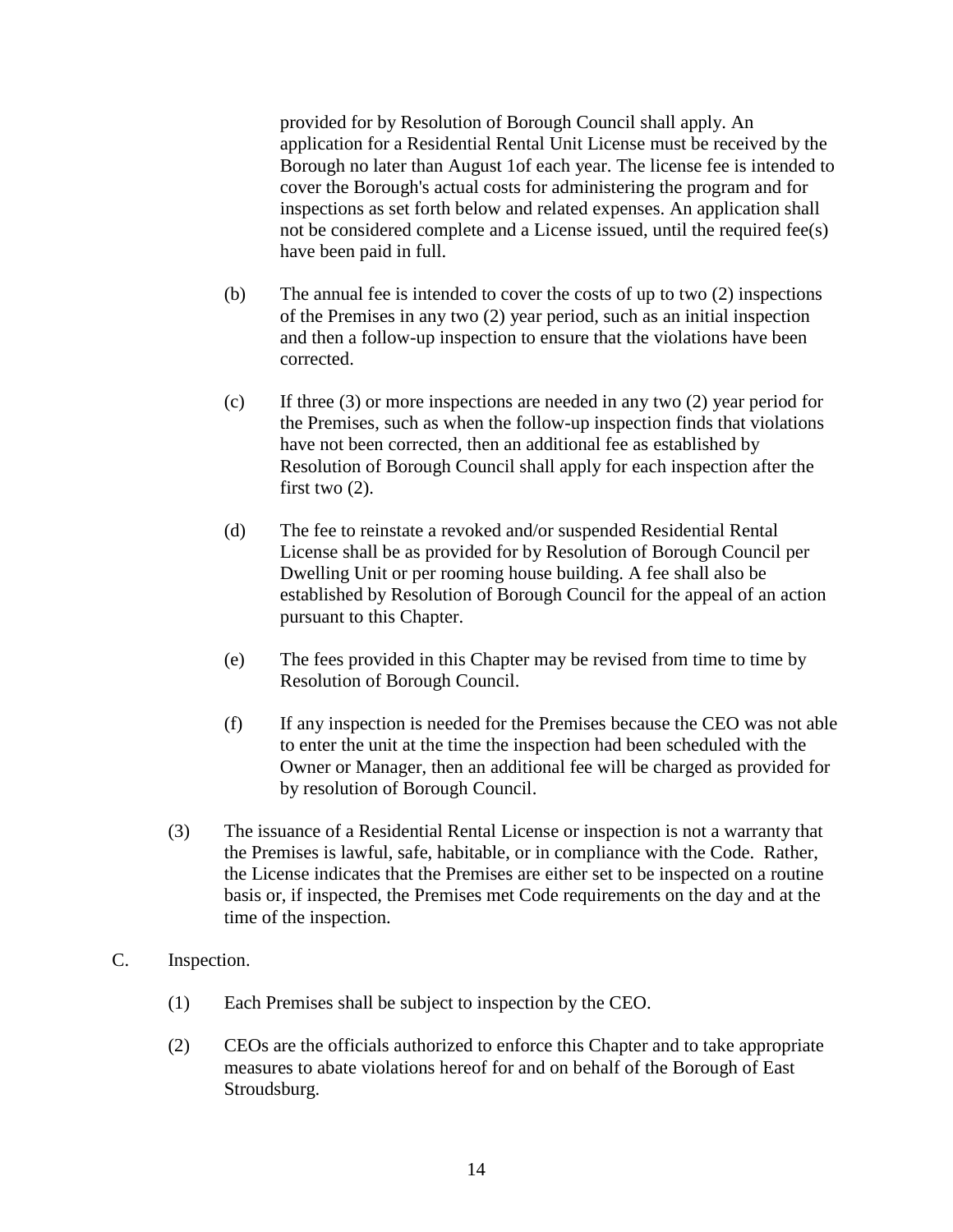- (3) This Chapter shall not limit the CEO's authority to conduct inspections or enforcement actions under other Code provisions or to require that a property be made available for inspection whenever there is reasonable suspicion that a violation of the Code may exist.
- (4) The CEO or his designate shall inspect the Premises to determine compliance with the full provisions of the Property Maintenance Code of the Borough of East Stroudsburg, which is the 2006 International Property Maintenance Code, as published by the International Code Council, Inc.
- D. Administrative Search Warrants. Within the limitations of federal and state law, a CEO may apply to a Magisterial District Judge or any legal authority having jurisdiction for an administrative search warrant to enter and inspect a Regulated Rental Unit and the Premises. Such warrant is only required where access to a Regulated Rental Unit or common areas is denied to the CEO after a request to a Person with a possessory interest in the Regulated Rental Unit.

# **§124-6. Failure to Register or Obtain a License, and Non-Renewal, Suspension of, or Revocation of License.**

- A. General. A CEO may initiate the following enforcement actions against an Owner and/or Manager for violating any provision of this Chapter or the Code.
- B. Responses to Violations of this Chapter and Other Borough Codes.
	- (1) Notice of Code Violations. The CEO shall provide to the Owner and/or Manager written notification of violations of the Code. The notice of Code violations shall require that violations be corrected within a reasonable time period, not to exceed forty (40) days, as established by the CEO and the enforcement provisions of such Code. Violations which do not render a property uninhabitable or a threat to public safety shall be corrected within the time frame established by the CEO in the Notice of Violation
	- (2) In the event a CEO determines that the Regulated Rental Unit is unfit for human habitation or a threat to public safety, the CEO may order that the Regulated Rental Unit, Dwelling, or Premises be vacated, depending upon the circumstances, and shall remain vacated until such time as the violations rendering the Unit uninhabitable is corrected. .
	- (3) Non-Renewal. If, at the time of renewal, violations exist which do not render the Premises uninhabitable, unsafe, or a threat to public safety, the CEO may permit the current Occupants to remain in the Premises for the time frame set to correct such violation. No new Occupants may be allowed to inhabit a Premises which has uncorrected Code violations.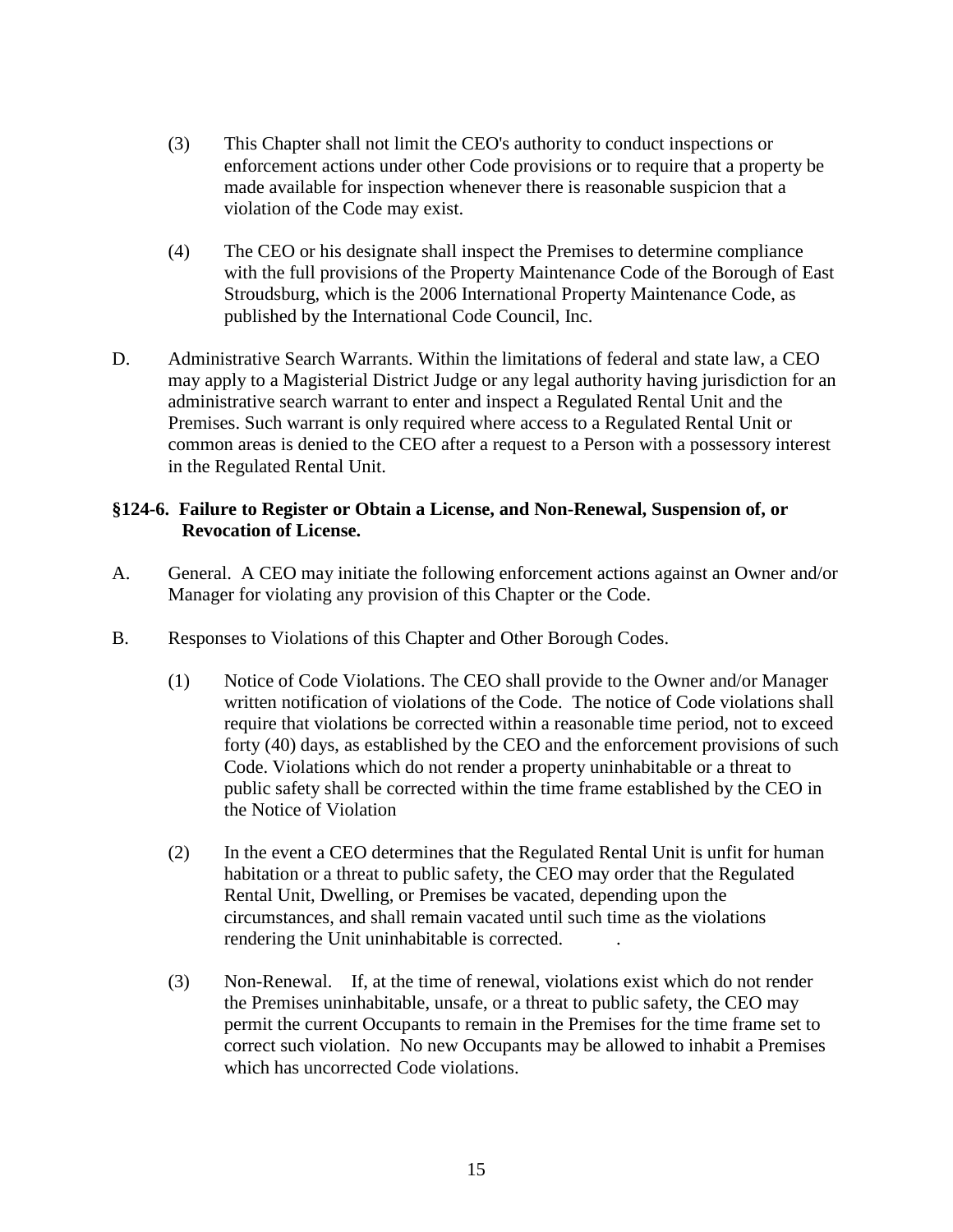- (4) Suspension by CEO.
	- (a) The immediate suspension of the License to rent a Regulated Rental Unit shall occur if the CEO determines that the violation or any combination thereof of the Code renders the Regulated Rental Unit unfit for habitability, unsafe, or a threat to public safety. Such suspension shall be immediately effective and remain in force until all violations of the Code are corrected, the Premises reinspected, and a new License issued by the PMBA. Upon notice of suspension for the License for health, welfare, and safety violations, the Owner or Manager shall take immediate steps to evict the Occupants and/or to locate alternative housing for the Occupants.
	- (b) The CEO may suspend the License to rent a Regulated Rental Unit if the Owner and/or the Manager demonstrate a course of conduct wherein they are not available or do not respond to contacts by the CEO.
	- (c) The CEO may suspend the License to rent a Regulated Rental Unit if the Owner and/or the Manager fail to provide updated contact information or if the Owner fails to designate a new Manager if the Manager listed with the Borough no longer represents the Owner.
	- (d) A License to rent a Regulated Rental Unit may be suspended if the CEO determines that incomplete or inaccurate information was submitted in the application.
	- (e) Each notice of suspension issued by a CEO shall be effective thirty (30) days after the notice of suspension is served in accordance with this Chapter. Any suspension which is appealed herein within the applicable time frame for such appeals shall be stayed pending the outcome of the appeal. This provision shall not apply to suspensions made pursuant to  $§124-6(B)(1)(a)$  and  $(3)(a)$  regarding suspensions which render a Premises/Regulated Rental Unit uninhabitable.
- (5) Notification of Suspension or Non-Renewal of License. If the CEO determines that there are grounds for not granting a License, nonrenewal or suspension of a License, the CEO shall notify the Owner or Manager of the action to be taken and the reason therefore.
	- (a) Such notification shall be in writing, addressed to the Owner or Manager in question. The serving of notice or legal process upon the Person designated Manager of a Premises shall constitute service of process on the Owner. The Owner is responsible to notify the Borough of any change in the Manager's contact information. The Manager or Agent shall have responsibility to inform the Owner of any enforcement or compliance matters. Notices shall be served by one (1) or more of the following methods: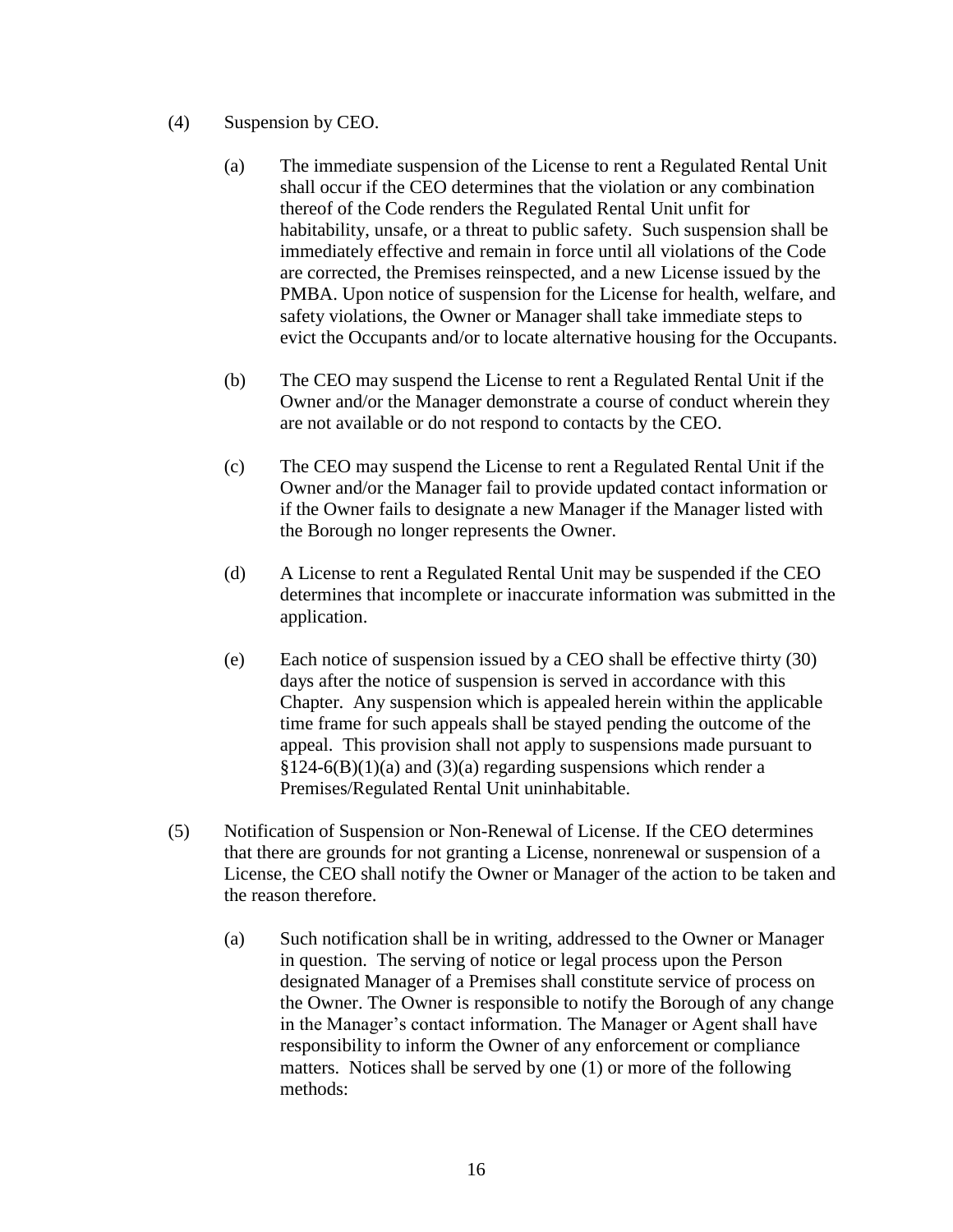- [1] Sent by certified or registered mail, return receipt requested;
- [2] Hand delivered;
- [3] Posting the Dwelling Unit. Each notice shall contain the following information:
	- (i) The address of the Premises in question and identification of the affected Regulated Rental Unit(s).
	- (ii) A description of the violation(s) which have been found to exist.
	- (iii) A statement that the Regulated Rental Unit has not been registered, or that the License for said Residential Rental Unit(s) will not be granted, suspended, shall be revoked, or will not be renewed for the next License period.
	- (iv) Time deadlines for compliance, if any, shall be provided in the notice.
	- (v) Information regarding the appeal process.
- (b) The Borough may post the Premises and the Borough shall not be responsible for failing to provide notice where the Owner has not provided an up-to-date name and address for the Owner or the Manager for the Rental Unit. Posting of the Premises, in all cases, shall be sufficient notice.
- (c) There shall be a presumption that any notice required to be given to the Owner under this Chapter shall have been received by such Owner if the notice was given to the Owner in the manner provided by this Chapter.
- (d) A claimed lack of knowledge by the Owner of any violation hereunder cited shall not be a defense to rental License non-renewal, suspension, or revocation or an eviction order as long as all required notices involving such proceedings have been sent to the last address of record with the Borough as provided by the Owner.
- (e) In the event that the notice is returned by the postal authorities marked "unclaimed" or "refused," then the CEO shall post the notice at a conspicuous place on the premises.
- (f) In the event a Manager is designated, the Borough will provide copies of notices of service of process to Owner via first-class mail at the last address provided to the Borough in writing by the Owner.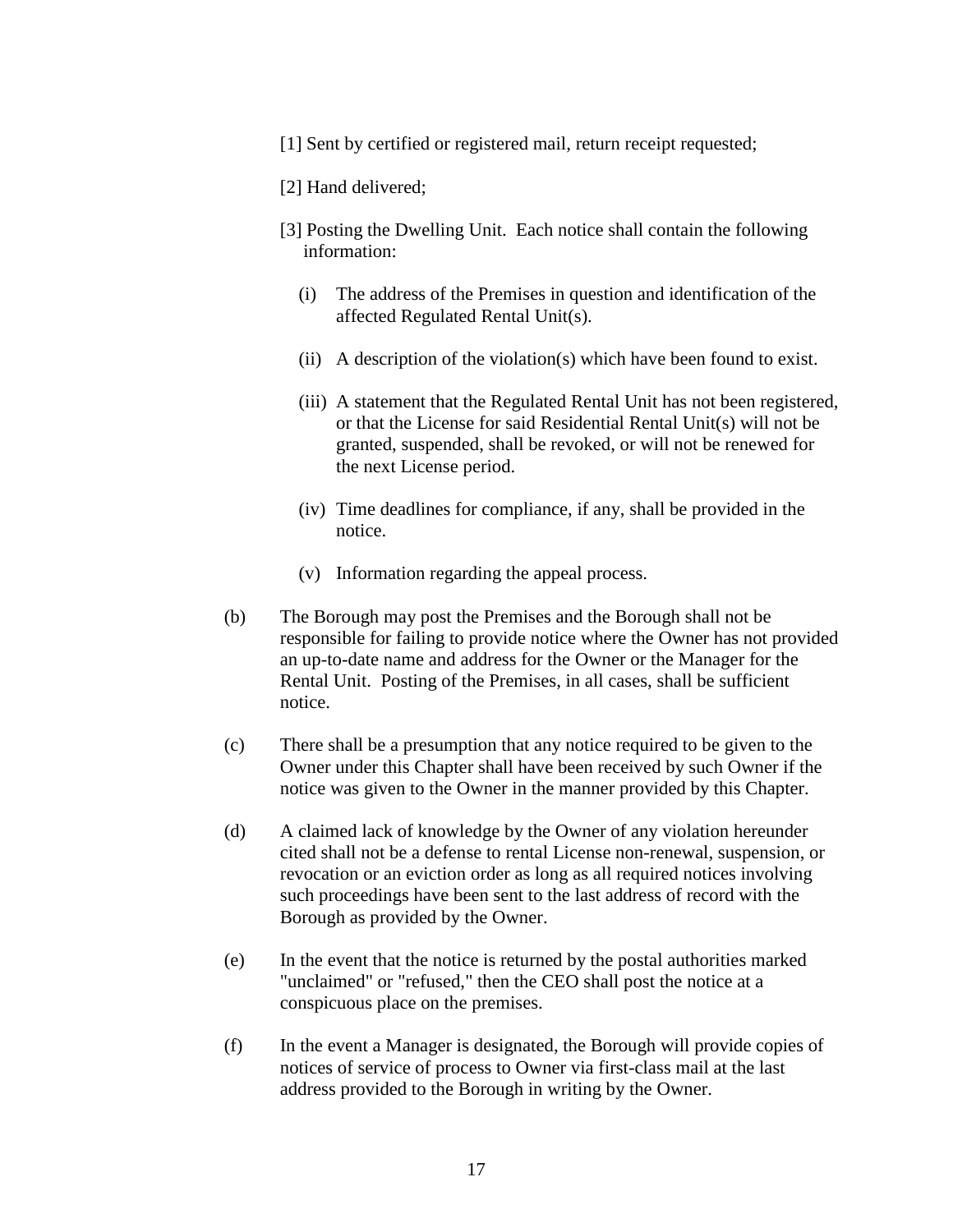- (6) Revocation of Residential Rental Unit License. The Property Maintenance Board of Appeals (PMBA) may reinstate, reinstate with conditions or revoke a Residential Rental Unit License after hearing, with appropriate notice.
	- (a) A revocation may be ordered for a definite or indefinite time period including any time period which exceeds the time frame to correct a violation.
	- (b) Revocation of Residential Rental Unit Licenses may be ordered by the PMBA for any of the following actions:
		- [1] Failure to supply or report information regarding Manager or contact for Premises;
		- [2] Failure to supply or report information regarding Tenant or Occupant information for each licensed Regulated Rental Unit;
		- [3] Failure to supply information after requested by the Borough;
		- [4] Failure to have written leases with all Occupants;
		- [5] More than two (2) Code violations in a twenty-four (24) month period;
		- [6] Three (3) Disruptive Conduct Reports within a twenty-four (24) month period;
		- [7] Failure to register a Regulated Rental Unit by the date as set forth in this Chapter;
		- [8] Failure to abate a Code violation which affects a particular Regulated Rental Unit within the time limit established by the CEO;
		- [9] Refusal to permit the inspection of the Premises by a CEO as required by this Chapter;
		- [10] Failure to take steps to remedy and prevent violations of this Chapter by Occupants of Regulated Rental Units as required by this Chapter;
		- [11] Failure to evict Occupants after having been directed to do so by a CEO as provided for in this Chapter;
		- [12] Failure to name a Manager where required or other violation of a section of this Chapter;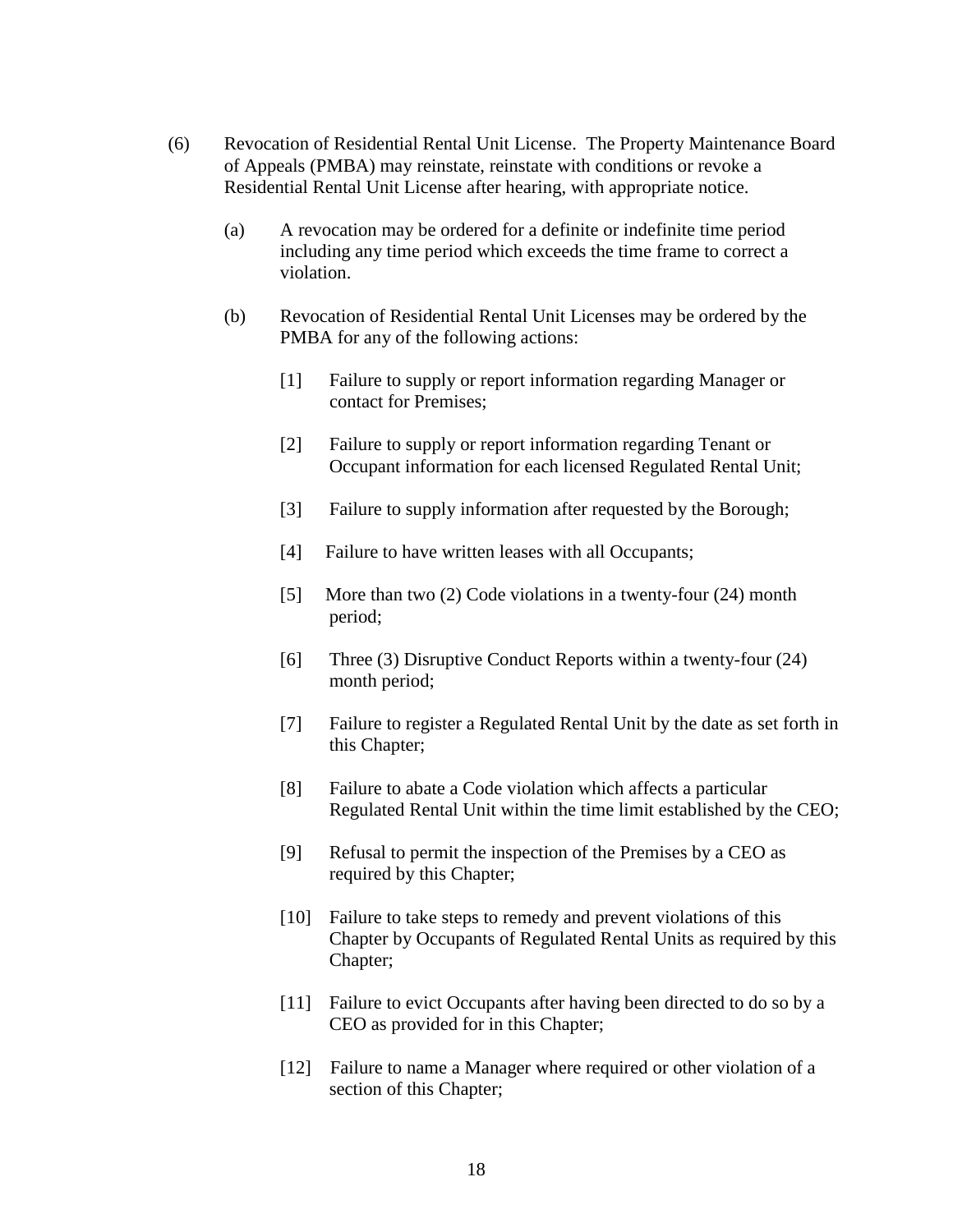- [13] For any violation of the provisions of  $$124-6.B.(3)(a)-(d)$ .
- (5) Reinstatement. A Residential Rental Unit License shall be reinstated if the Owner of a Regulated Rental Unit corrects the reason for the suspension or revocation of the Residential Rental License (such as if the Tenants who caused Disruptive Conduct have moved away) and the Owner has:
	- (a) Served the period of suspension or revocation;
	- (b) Paid any penalties in connection with the License suspension or revocation, and;
	- (c) The Owner has paid the Residential Rental License reinstatement fee.
- C. Standards for Revocation of Licenses or Issuance of Penalties.
	- (1) The PMBA shall have the authority to issue orders suspending or revoking a Residential Rental Unit License. The following criteria shall be utilized by the PMBA in determining an appropriate penalty:
		- (a) The effect of the violation on the health and safety of occupants of the Regulated Rental Unit, other residents of the premises, and neighboring residents.
		- (b) Whether the Owner has prior violations of this Chapter and whether those violations were satisfactorily corrected in a timely manner.
		- (c) The effect of penalties upon the Occupants, particularly when the Occupants did not cause the violation.
		- (d) The actions taken by the Owner to remedy the violation and to prevent future violations, including any written plan submitted by the Owner and good faith efforts of the Owner to bring the property into compliance within a reasonable period of time.
- D. Conditions for Reinstatement. In addition to enforcing penalties set forth above, the PMBA may establish reasonable conditions upon the reissuance of a Residential Rental Unit License after a suspension or revocation which will help ensure future compliance with this Chapter. Such conditions may include:
	- (1) Schedule for additional reinspections;
	- (2) Cost reimbursement for the CEO, Borough solicitor, or Borough engineer's time to ensure future compliance;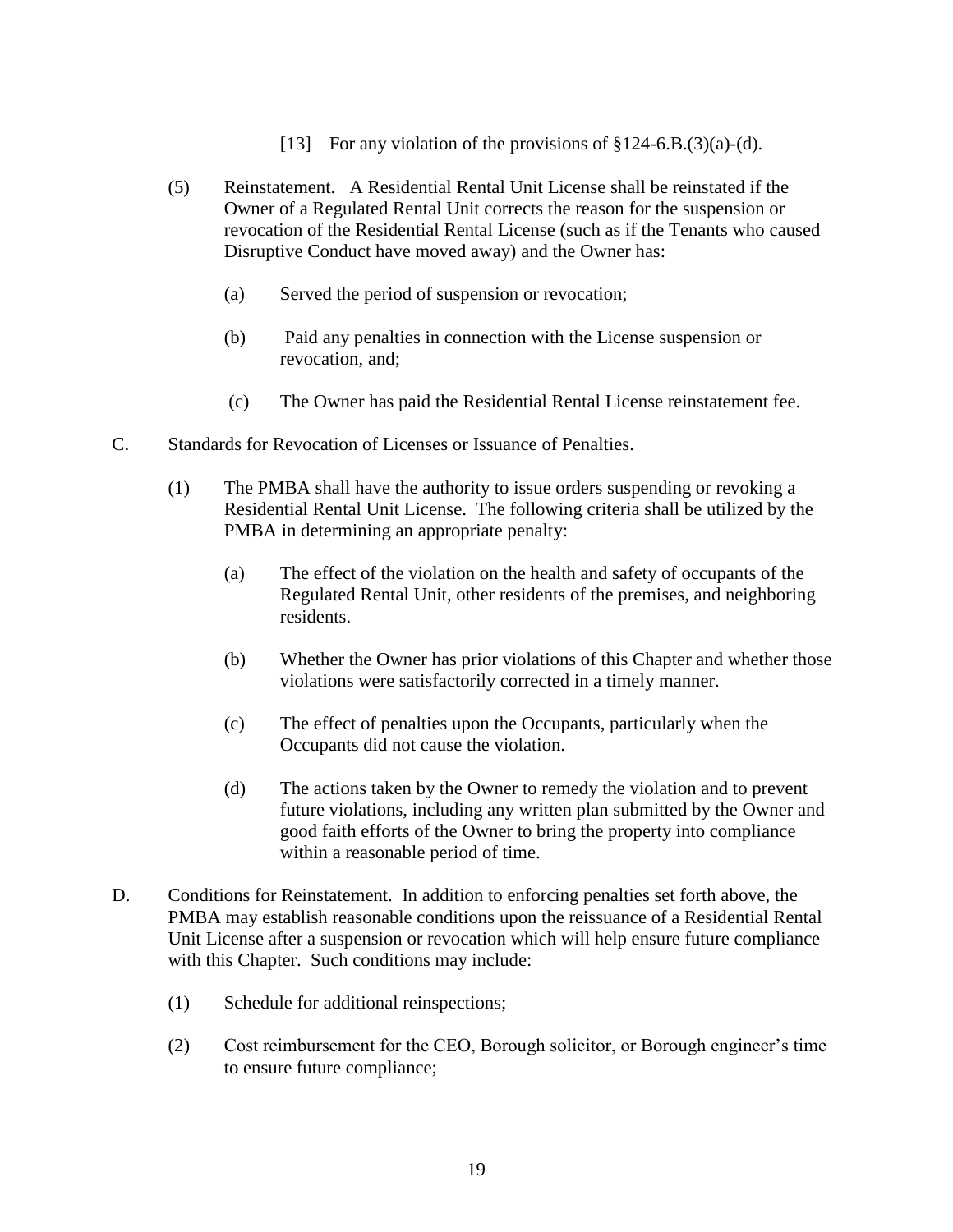- (3) Installation of monitoring equipment; and
- E. Appeals.
	- (1) Any person aggrieved by a decision, notice, or order of the CEO, under this Chapter, shall have the right to appeal to the Borough of East Stroudsburg Property Maintenance Board of Appeals ("PMBA"). The right of appeal includes:
		- (a) A Residential Rental Unit License suspension;
		- (b) A Notice to Evict;
		- (c) A Disruptive Conduct Report;
		- (d) Non-renewal of Residential Rental Unit License;
		- (e) Non-issuance of Residential Rental Unit License.
	- (2) A notice of violation of the Code, other than in this Chapter, shall be appealed to the appropriate board designated to handle appeals for the specificity of Code violations.
	- (3) An application for appeal may be submitted in such circumstances as when the claimant asserts that the provisions of this Chapter have been improperly applied, administered, or factual errors were made in the determination of the CEO.
	- (4) A written application for appeal is required to be filed within thirty (30) days after the day the decision, report, notice, or order was served.
		- (a) A fee as provided for by Resolution of Borough Council shall be paid in advance by the person requesting the hearing for each appeal to the PMBA. If the appeal is found in favor of the applicant, then such fee shall be returned.
		- (b) Failure to file a timely appeal shall deem any determination appearing in a decision, report, notice, or order of the CEO conclusive for the purposes of future actions under this Chapter.
		- (c) The PMBA shall also hear all appeals of enforcement matters under East Stroudsburg's Property Maintenance Code. The appeal provisions contained therein are incorporated herein by reference as applicable to Property Maintenance Code appeals.
	- (5) The PMBA is hereby established and shall consist of five (5) members who are appointed by majority vote of Borough Council. No more than two (2) members shall be employees of the Borough of East Stroudsburg. A minimum of one (1)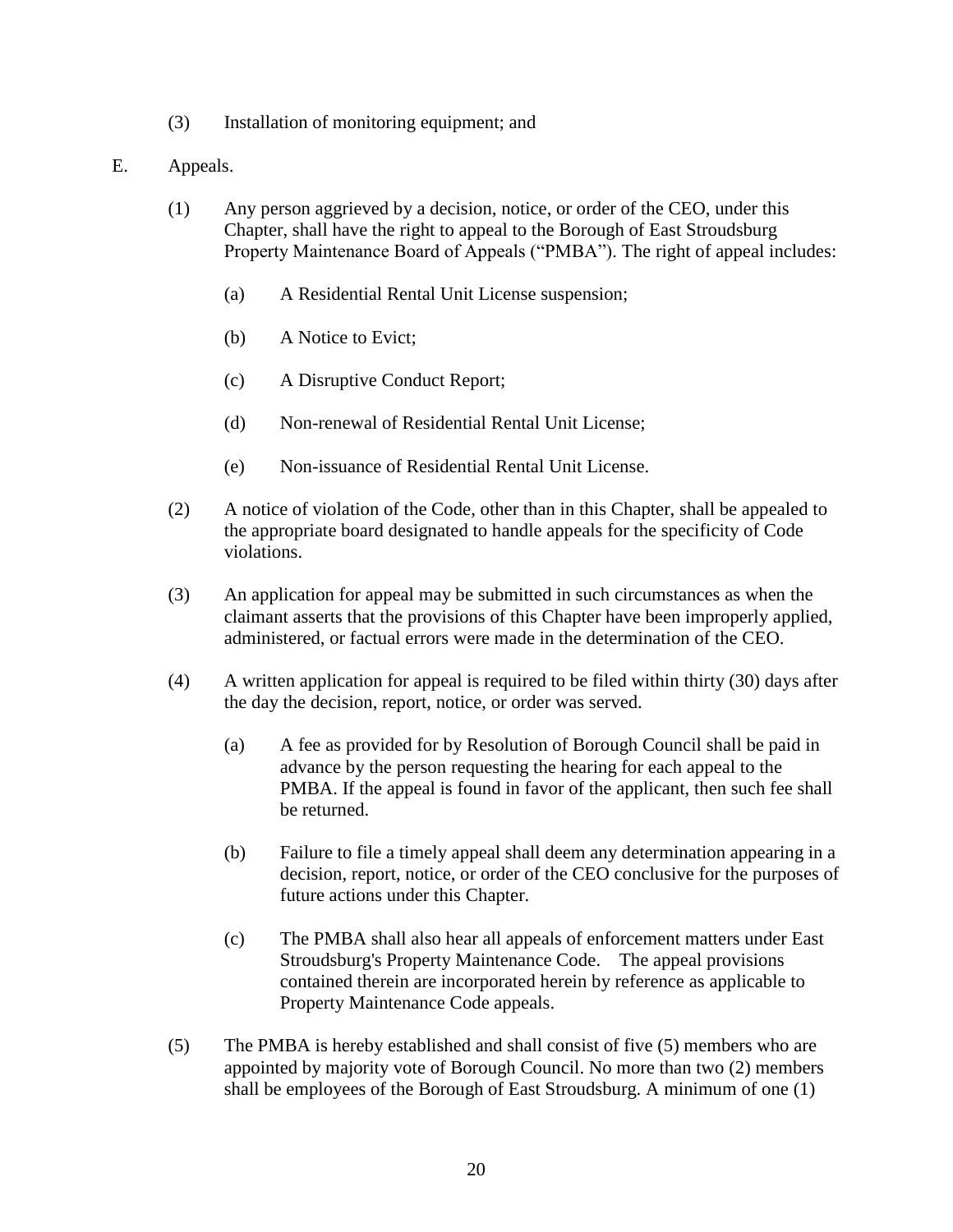member shall own rental housing in the Borough of East Stroudsburg. The remaining members shall be residents of the Borough. The members shall serve staggered three (3) year terms, with at least one (1) term ending each year.

- (a) A minimum of three votes shall be needed in any action by the Board. A two-to-two vote shall be considered to have been an affirmation of the determination of the CEO.
- (b) Two (2) alternate members of the PMBA may also be appointed by majority vote of Borough Council, by the Chairperson of the PMBA to serve when regular members are unable to serve.
- (c) Decisions of the PMBA may be appealed to the Court of Common Pleas, provided an appeal is filed in writing to the Court under the Local Agency Law within thirty (30) days after a party's receipt of the decision of the PMBA.
- (d) The PMBA shall have the authority to elect its own officers and to establish and revise bylaws for its own procedures, actions and meetings.
- (e) Decisions of the PMBA shall be provided in writing to the Codes Enforcement Officer and to the last known address of the Owner, the Manager, if applicable, and the affected occupant(s) within ten (10) days after the conclusion of a hearing on a matter.
- (f) Any compensation for the members of the PMBA shall require approval by Borough Council.
- (g) A stenographic record is not required for meetings of the PMBA. However, a person filing an appeal to the PMBA may request the use of a stenographer at a hearing if such request is made in writing at the time of the filing of the appeal and if the person filing the appeal commits to pay fifty (50%) percent of all resulting costs and if such person pays a deposit in an amount estimated by the CEO to cover such costs. Minutes shall be maintained, and a tape recording of meetings may occur.
- (h) Rules of Evidence before the PMBA shall be in accordance with the Local Agency Law.
- (6) Legal Counsel. Borough Council may appoint legal counsel to serve the PMBA and may establish a legal budget for such services. An appellant may, but is not required to, have legal counsel during the appeal procedure.
- (7) Other Boards. The East Stroudsburg Zoning Hearing Board shall continue to decide upon appeals concerning the Zoning Ordinance. The East Stroudsburg Building Code Board of Appeals or the Borough's designee shall continue to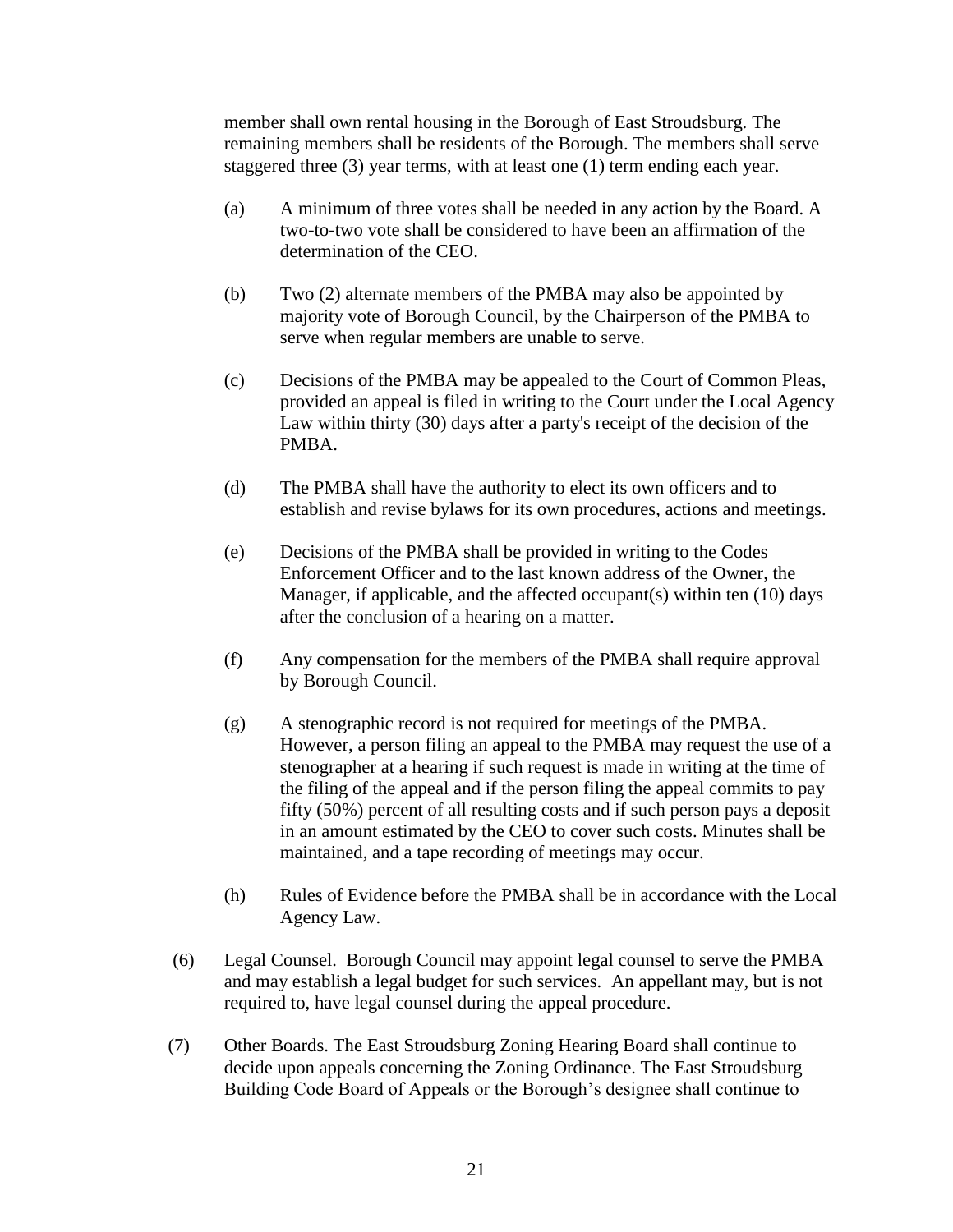decide upon appeals as provided under the Uniform Construction Codes.

# **§124-7. Violations and Penalties.**

- A. Basis for Violation. It shall be unlawful for any Owner or Manager of a Regulated Rental Unit to operate and lease without a valid current Residential Rental Unit License issued by the Borough. It shall be unlawful for any Owner or Manager to allow the number of Occupants of a Regulated Rental Unit to exceed the maximum number allowed by the Code. It shall be unlawful for any Owner and/or Manager to violate the section of this Chapter entitled, "Owner's Duties" in §124-3. It shall be unlawful for any Tenant to violate the section of this Chapter entitled "Occupant's Duties" in §124-4. It shall be unlawful for any Owner, Manager, tenant, or other Occupant to violate any provisions of this Chapter.
- B. Penalties.
	- (1) The penalties and remedies for a violation of the Borough's Property Maintenance Code shall be as established in such code.
	- (2) Any person who violates a provision of this Chapter shall, upon conviction thereof before a Magisterial District Judge, be guilty of a summary offense and shall be liable to pay the following penalties:
		- (a) First violation on a lot with no prior violations in the previous twelve (12) months: a fine of Two Hundred (\$200.00) Dollars or imprisonment for not more than thirty (30) days;
		- (b) Second and each subsequent violation on a lot within a twelve (12) month period: a fine of Five Hundred (\$500.00) Dollars or imprisonment for not more than thirty (30) days;
		- (c) For each day that a violation continues to exist after the time limit established by the CEO, the PMBA or a judge for correction of the violation shall constitute a separate violation for each day it continues to occur and shall require an additional fine.
		- (d) A violator of this Chapter shall also be required to reimburse the Borough for the costs of prosecution, including legal fees incurred by the Borough, as well as the costs of collecting any fines or costs.
	- (3) In addition, an eviction of occupants of a Regulated Rental Unit may be required under provisions of this Chapter, and the Residential Rental License that grants the privilege to rent a Regulated Rental Unit may be suspended or revoked.
	- (4) If an Owner, Manager and/or Agent fail to complete a required eviction, the CEO shall suspend the License to rent that Rental Unit until there is full compliance with this Ordinance and any order of suspension or revocation.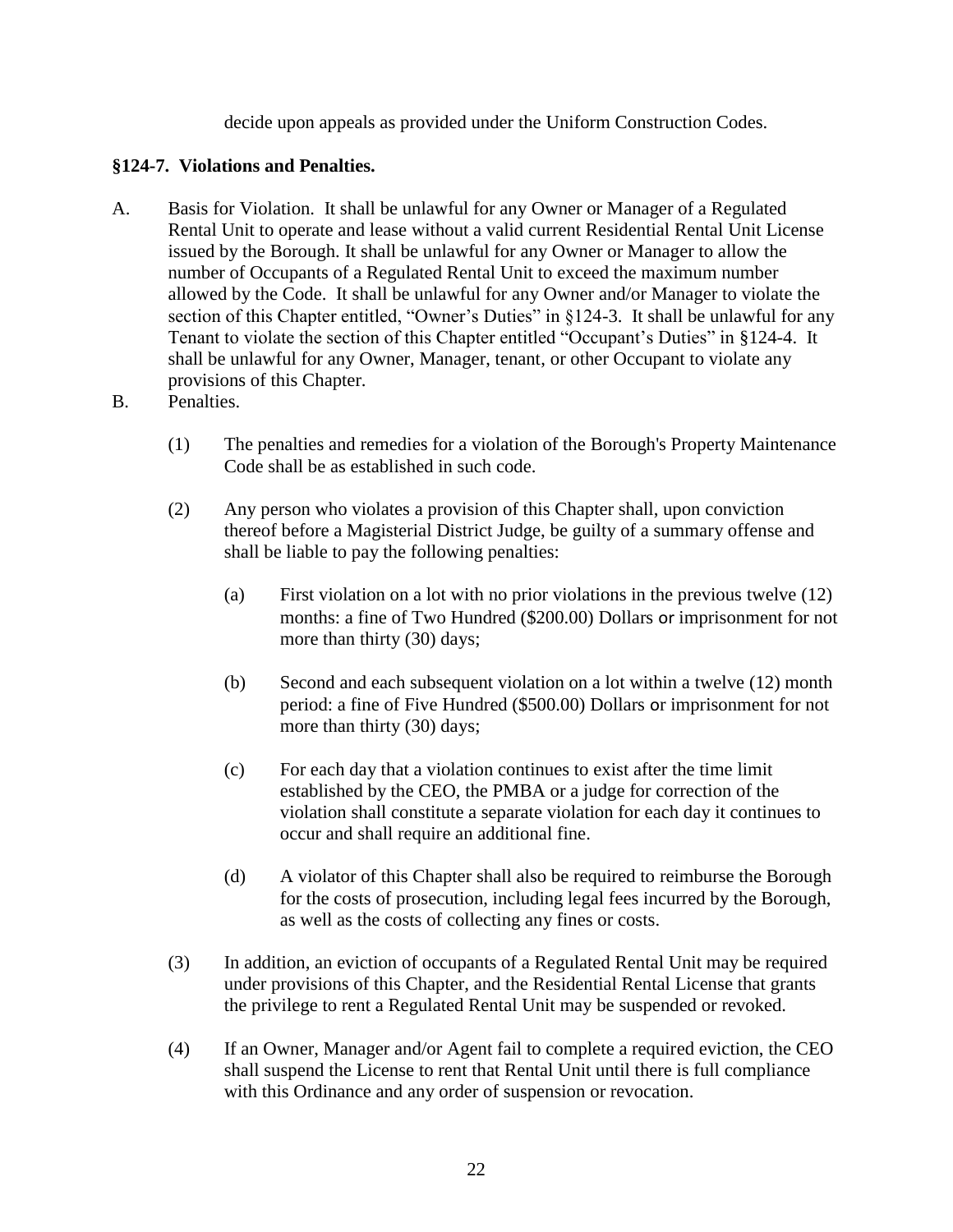- C. Penalties as set forth in A and B above are in addition to those penalties established by the PMBA authorizing a suspension, revocation or denial of a Residential Rental License.
- D. Non-Exclusive Remedies. The penalty provisions of this Chapter and the License nonrenewal, suspension, and revocation procedures provided in this Chapter shall not limit the ability of the Borough to enforce other Borough ordinances and to utilize the penalties, remedies, and procedures provided under such other Borough ordinances and state law.

#### **§124-8. Miscellaneous Provisions.**

- A. Changes in Ownership/Occupancy.
	- (1) Each Owner of a Regulated Rental Unit shall notify the CEO in writing within five (5) business days after any change in Ownership of the premises or of the number of Regulated Rental Units on the Premises and to submit new contact information.
	- (2) The Owner shall notify the CEO in writing within a maximum of five (5) business days after the changing of a Dwelling Unit from Owner-occupied to being a Regulated Rental Unit for purposes of this Chapter. Failure to so notify the CEO shall be considered a violation of this Chapter.
- B. Owners Separately Responsible. If any Regulated Rental Unit is owned by more than one (1) person, in any form of joint tenancy, as a partnership or otherwise, each person shall be jointly and severally responsible for the duties imposed under the terms of this Chapter and shall be separately subject to prosecution for the violation of this Chapter.

**SECTION 2.** The provisions of this Ordinance shall be severable. If any of the provisions hereof shall be invalid or unenforceable, the remaining provisions of the Ordinance shall remain in full force and effect.

**SECTION 3.** All Ordinances or parts of Ordinances conflicting with or inconsistent with the provisions of this Ordinance are hereby repealed.

**SECTION 4.** This Ordinance shall be effective immediately upon its approval as provided by law.

**ORDAINED AND ENACTED** into an Ordinance at a regular meeting of East Stroudsburg Borough Council, Monroe County, Pennsylvania, on this 4<sup>th</sup> day of June, 2013.